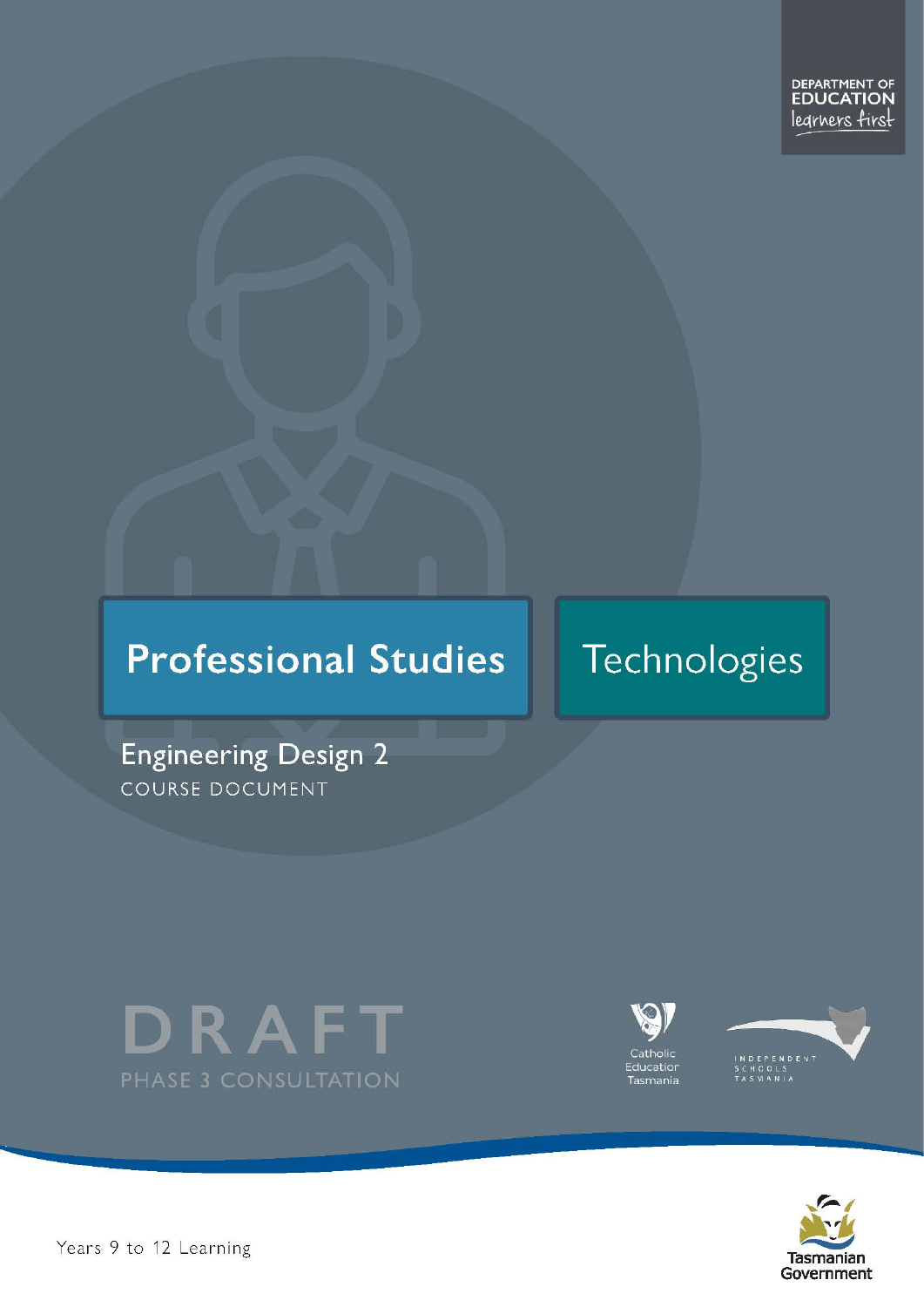# Table of Contents

Phase 3 Consultation Draft Published: March 2021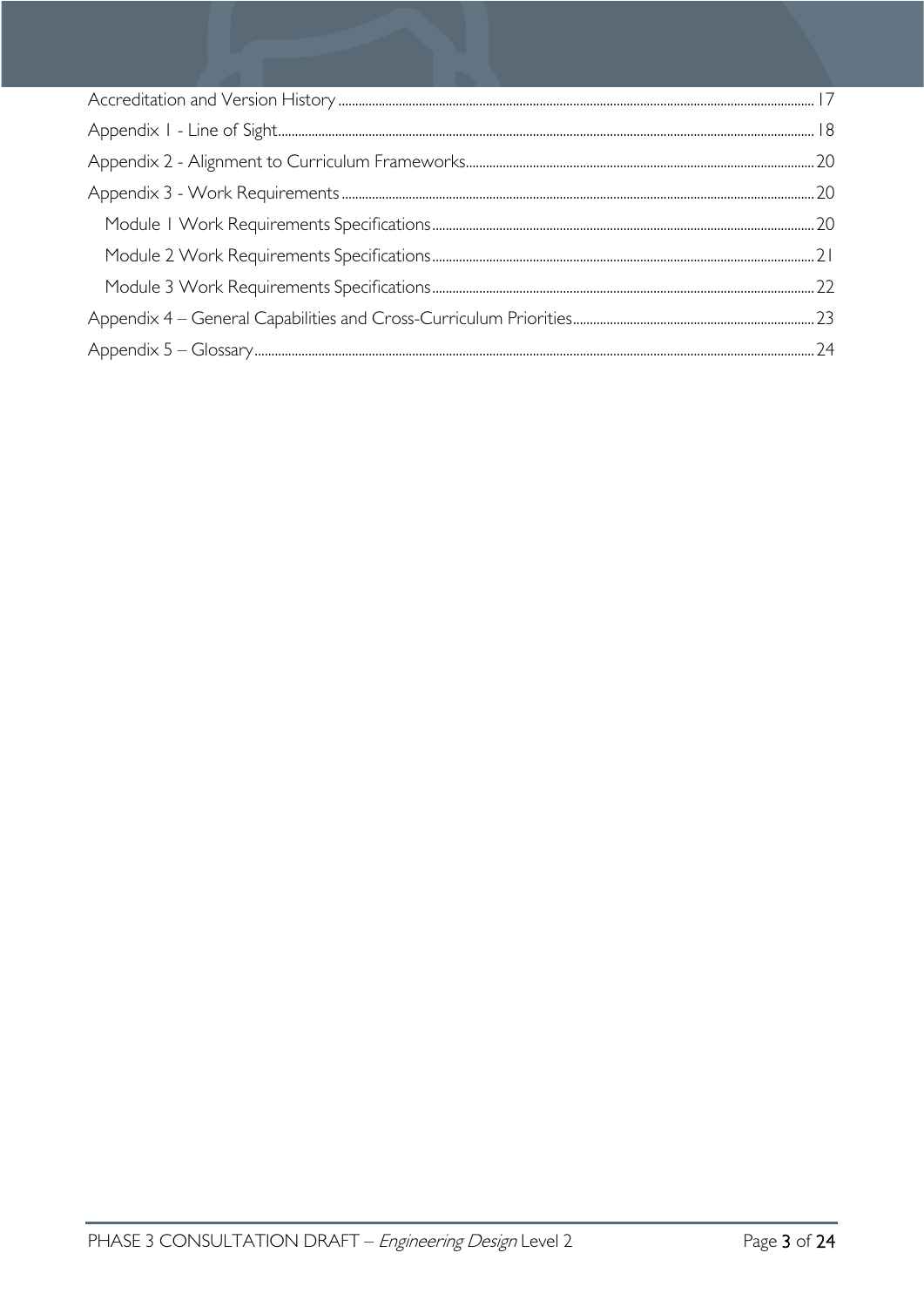# <span id="page-3-0"></span>Engineering Design, 150 hours – Level 2

This course is the Level 2 component of the Engineering Design program.

# <span id="page-3-1"></span>Aims

The purpose of Years 9 to 12 [Education](https://publicdocumentcentre.education.tas.gov.au/library/Shared%20Documents/Years-9-to-12-Education-Framework.pdf) is to enable all students to achieve their potential through Years 9 to 12 and beyond in further study, training or employment.

Years 9 to 12 Education enables: Personal Empowerment, Cultural Transmission, Preparation for Citizenship and Preparation for Work.

This course supports the principles of Access, Agency, Excellence, Balance, Support and Achievement as part of a range of programs that enables students to access a diverse and highly flexible range of learning opportunities suited to their level of readiness, interests and aspirations.

Courses aligned to the Years 9 to 12 Curriculum [Framework](https://publicdocumentcentre.education.tas.gov.au/library/Shared%20Documents/Education%209-12%20Frameworks%20A3%20WEB%20POSTER.pdf) belong to one of the five focus areas of Discipline-based Study, Transdisciplinary Projects, Professional Studies, Work-based Learning and Personal Futures.

Engineering Design Level 2 is a Professional Studies course.

# <span id="page-3-2"></span>Focus Area – Professional Studies

Professional Studies bridges academic courses and career-related study to provide students with a combination of academic and practical knowledge, skills and understanding to pursue a particular pathway of interest. Courses integrate exposure to professional environments, processes and practice through inquiry based learning. Professional Studies reflect professional processes and standards and provide learners with an equivalent experience to that of someone working within that profession Professional Studies enhances students cognitive capacity, efficacy, creativity and craftsmanship in readiness for higher education, internships, apprenticeships, or work in a designated field of interest. Professional Studies courses connect with recognised professional study pathways and contextually align with key Tasmanian industry sectors.

Professional Studies courses have three key features that guide teaching and learning:

- exposure to professional practice
- ideation, research, discovery and integrated learning
- production and sharing replicating a professional paradigm.

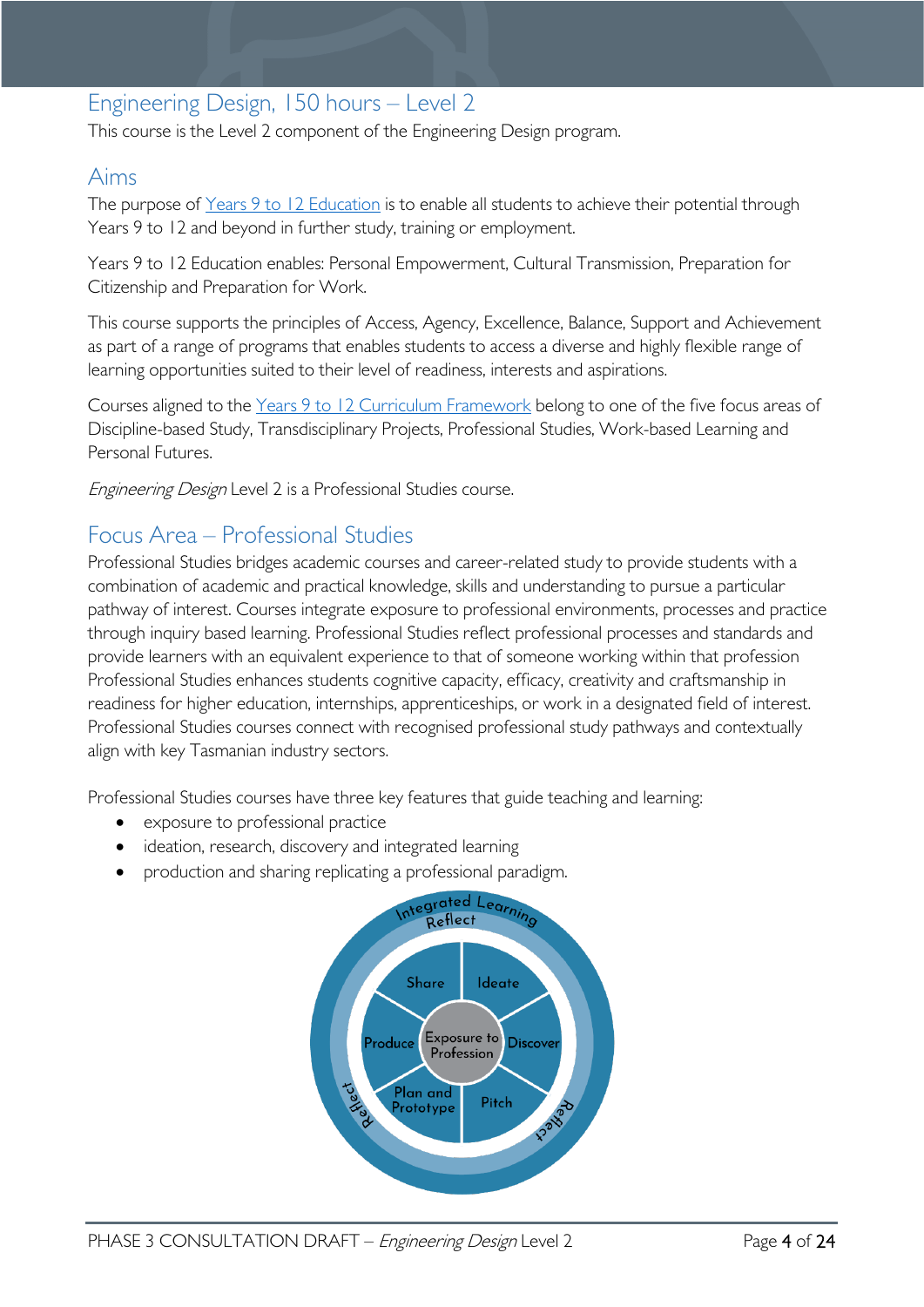In this course learners will do this by engaging in opportunities to research and appraise existing ideas, products, processes, and solutions to problems. They will learn to generate imaginative and creative solutions of their own and communicate their ideas within the parameters and requirements of engineering-based tasks whilst gaining and applying knowledge of industry standards of design, manufacture, and safety. Through practical, experiences, learners will learn to use technology to design, test and appraise products, systems and solutions and have the opportunity identify and articulate further improvements and developments.

# <span id="page-4-0"></span>Rationale

Engineering Design programs enables learners to engage with engineering principles and systems through integrated Science, Technologies, Engineering and Mathematics (STEM) inquiry. STEM education integrates concepts that are usually delivered as separate subjects in different classes and emphasises the application of knowledge to real-life situations. STEM learning is typically based around finding a solution to a real-world problem and focuses on project-based learning.

Engineering Design programs encourage students to become aware of factors that influence innovation and enterprise, and the subsequent success or failure of a product. Through these courses, learners will have the opportunity to research and appraise existing ideas, products, processes, and solutions to problems. Learners will learn to generate imaginative and creative solutions of their own. They will communicate their ideas within the parameters and requirements of engineering-based tasks whilst gaining and applying knowledge of industry standards of design, manufacture, and safety. Through practical experiences, learners will learn to use technology to design, test and appraise products, systems and solutions and have the opportunity to identify and articulate further improvements and developments.

Engineering Design programs will provide learners with a specific skill set that will enable them to confidently explore a challenge or identify an existing problem and develop a well-structured and wellthought-out solution in an engineering context. This will be achieved through a rigorous design process. This means that learners will not only gain valuable experience in designing engineered components but also gain experience in project management.

# <span id="page-4-1"></span>Integration of General Capabilities and Cross-Curriculum Priorities

The general capabilities addressed specifically in this course are:

- Critical and creative thinking  $\mathbb{C}$
- Ethical understanding  $\div$
- Information and communication technology capability  $\ddot{\cdot}$
- Literacy
- Numeracy  $\frac{1}{2}$
- Personal and social capability  $\ddot{\ddot{\bullet}}$

The cross-curriculum priorities are enabled through this course are:

- Aboriginal and Torres Strait Islander Histories and Cultures  $\mathcal V$
- Asia and Australia's Engagement with Asia **AA**
- Sustainability  $\triangleleft$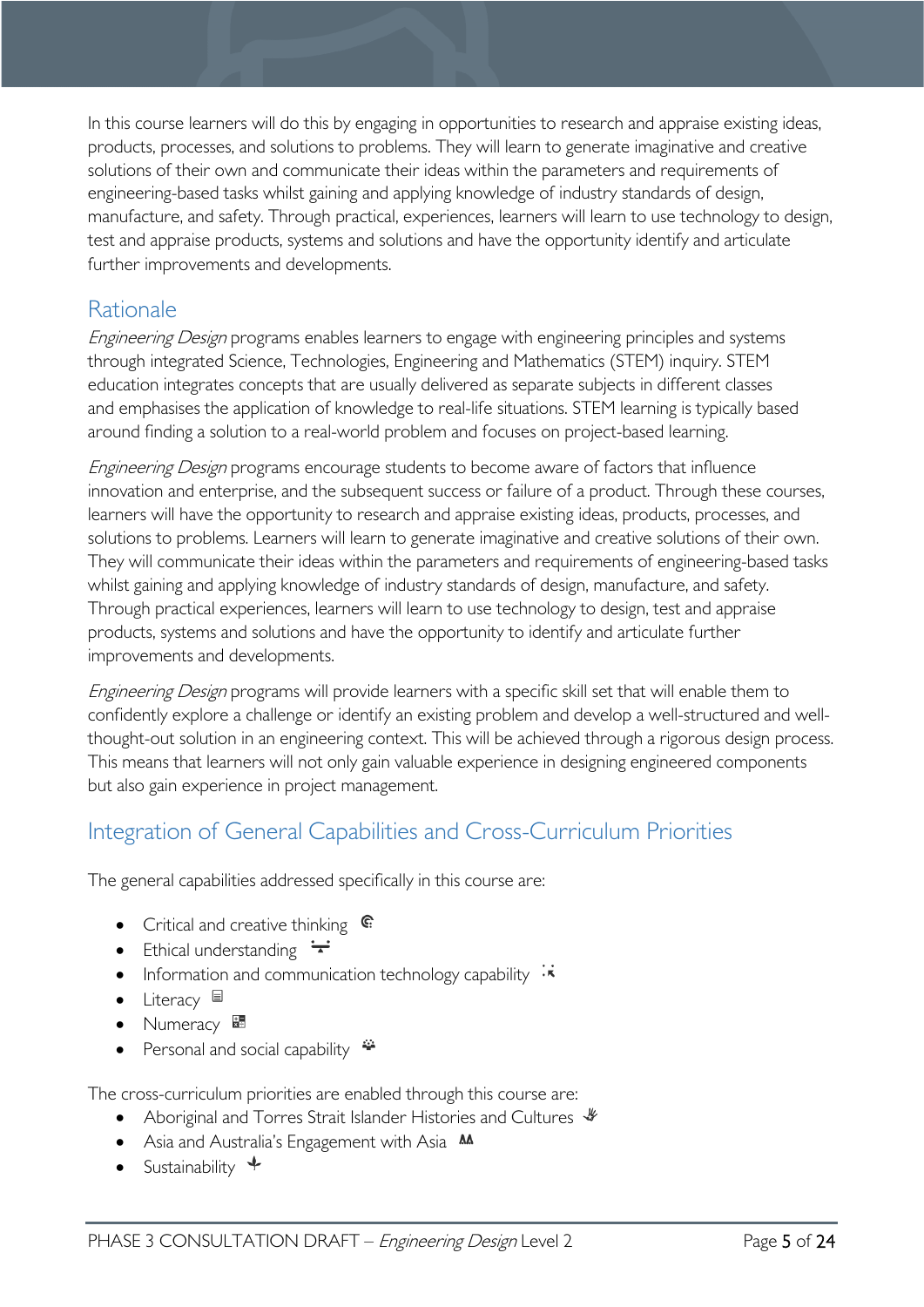# <span id="page-5-0"></span>Course Description

Engineering Design Level 2 introduces learners to engineering principles and systems through an integrated Science, Technologies, Engineering and Mathematics (STEM) inquiry.

STEM education integrates concepts that are usually delivered as separate subjects in different classes and emphasises the application of knowledge to real-life situations. STEM learning is typically based around finding a solution to a real-world problem and tends to emphasise project-based learning.

Engineering Design Level 2 encourages students to become aware of factors that influence innovation and enterprise, and the subsequent success or failure of a product.

Learners will develop skills in collaboration, creativity, critical thinking, and problem solving and have opportunities to shape their learning experience through their interests, questions they want to explore and products they choose to create in response to authentic challenges.

# <span id="page-5-1"></span>Pathways

This course is designed for learners who are interested in studying the design life cycle as it relates to the engineering process. Engineering Design Level 2 builds on students' learning in Years 9-10 Australian curriculum: Technologies and Science.

Engineering Design Level 2 provides a foundation for Engineering Design Level 3.

It may provide background and support for vocational programs within training packages, where some engineering knowledge and experience is useful. It may also provide links with VET (Vocational Education and Training) programs, traineeships, and apprenticeships.

This foundation course may also provide pathways to several Level 3 courses including: *Agricultural* Systems; Computer Science; Electronics; Housing and Design; Information Systems and Design Technologies; and Physical Sciences.

# <span id="page-5-2"></span>Course Requirements

Delivery of this course requires specialised workspace(s) and associated facilities for prototypes to be created and tested safely and effectively. Learners need to be able to access a wide range of reliable sources of information about the uses and applications of engineering within the wider community.

This course requires learners to collaborate with others. This could include peers, community members, and/or industry professionals.

Work submitted for assessment must be:

- produced over the duration of one calendar year
- be unique to this course

and not be work submitted for assessment in any other course.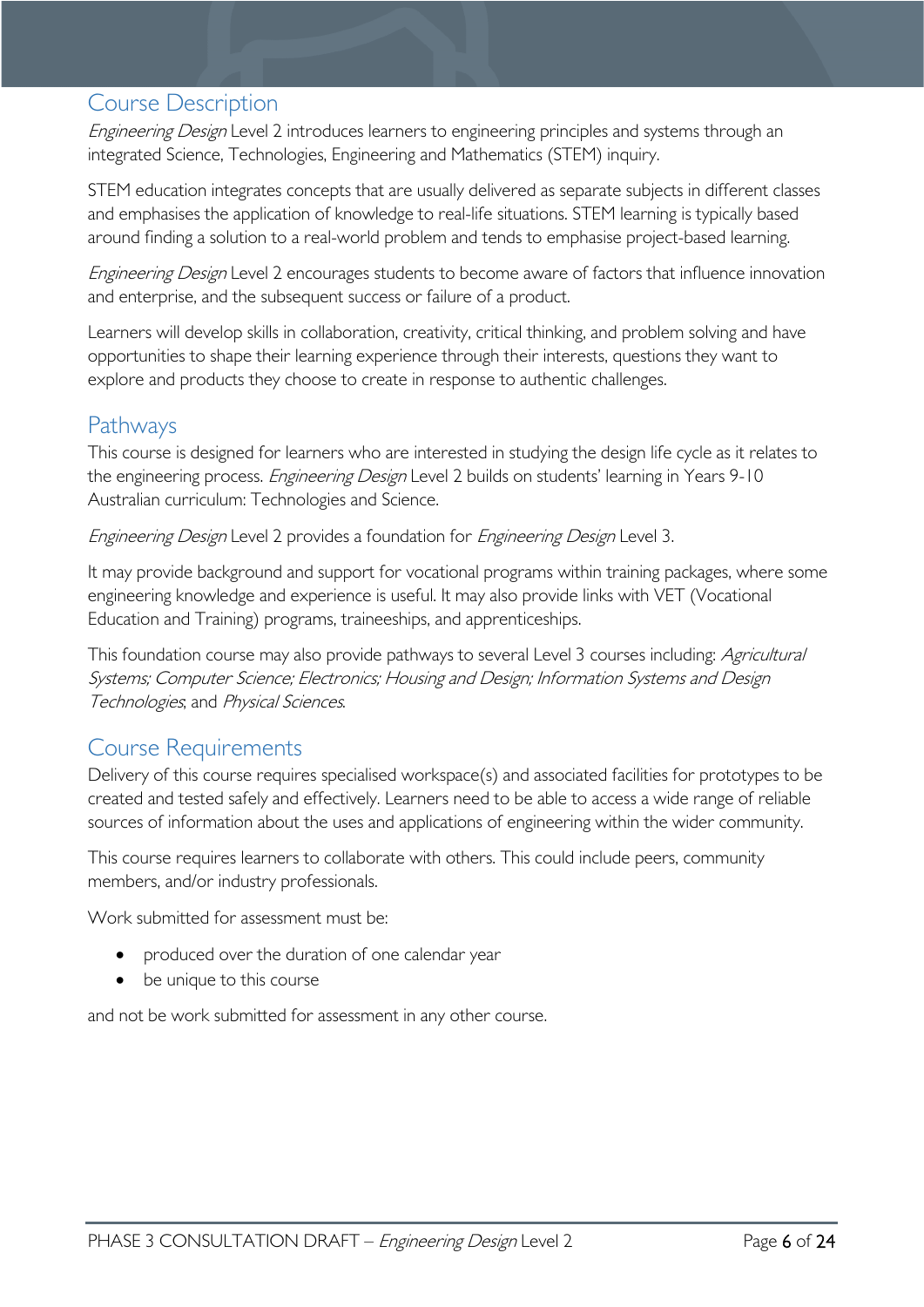# <span id="page-6-0"></span>Course Structure, Delivery and Progression

### <span id="page-6-1"></span>**Structure**

This course consists of three 50-hour modules.

Modules available Core Module 1: Activity of Engineers Core Module 2: Engineering Solutions Core Module 3: Learner Projects



# <span id="page-6-2"></span>**Delivery**

Modules 1 and 2 should be delivered before Module 3.

Module 1 and 2 may be delivered concurrently.

# <span id="page-6-3"></span>Developmental Progression

Module 1 introduces the learner to key ideas, concepts, skills, knowledge and understanding. Module 2 enables the learner to build upon these key ideas, concepts, skills, knowledge and understanding. Module 3 enables the learner to further build on these key ideas, concepts, skills, knowledge and understanding.

The progression of learning is evidenced through assessment opportunities which provide feedback to promote further learning. A culminating performance of understanding is reflected in the final work requirements.

# <span id="page-6-4"></span>Module 1 - Activity of Engineers

This Module builds the foundation for the work of Engineers. Through a problem/project-based approach, students develop the core understanding, knowledge and skills that underpin an engineering design process and an engineering design cycle, which may include the role of failure in innovative design cycles.

### <span id="page-6-5"></span>Module 1 Learning Outcomes

On successful completion of this module, learners will be able to:

- 1. use design thinking to apply a process to empathise, define and ideate in response to an engineering design challenge
- 2. apply a design process and use time management strategies in the development of prototypes
- 3. apply a process to test, review and refine engineered solutions against success criteria
- 4. describe and analyse the impact of existing, new and emerging technologies on people and engineering practice.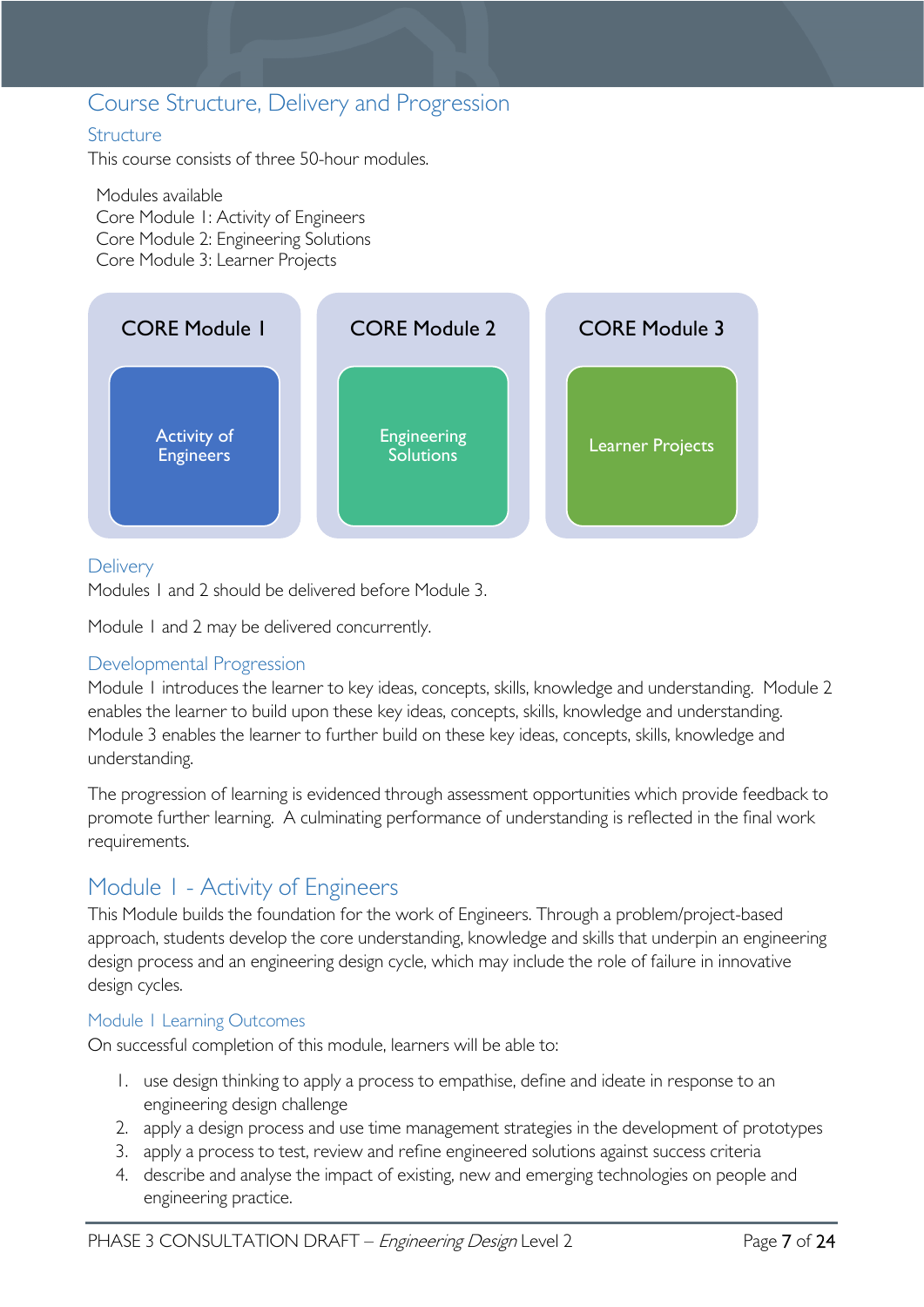# <span id="page-7-0"></span>Module 1 Content

### Exposure to professional practice

- engineering design challenges
- investigating existing, new and emerging technologies.

#### Ideation, research, discovery and integrated learning

design thinking and engineering design cycles.

### Production and sharing replicating professional paradigm

- communication
- problem solving
- prototyping
- teamwork
- design journal.

Learners will be immersed in the engineering design process and practices through a variety of engineering design challenges. They will unpack the elements of an engineering design cycle and develop an understanding of iterative problem solving. Learners will work with established safety protocols when using a variety of tools and equipment and will develop visual communication skills to communicate their ideas and understandings through the process of design development and the presentation of a final product. In this Module learners will investigate the impact of existing, new and emerging technologies on people and engineering practice.

#### Key Knowledge:

- engineering design thinking processes (brief, research and prototype, production, and appraisal)
- design elements and principles
- ergonomics and function in engineering design
- the role of visual communication in engineering design
- the role of failure in the engineering design process
- basic systems functioning
- production processes
- **•** success criteria
- existing, new and emerging technologies
- roles of members of teams.

#### Key Skills:

- critical and creative thinking
- techniques for recording and reflecting on decision making
- research techniques
- visual communication skills including sketching and graphic communication
- relevant prototype production skills (soldering, cutting, coding etc.)
- operate a range of hand and machine tools, equipment, and processes to produce practical projects safely
- analysis using success criteria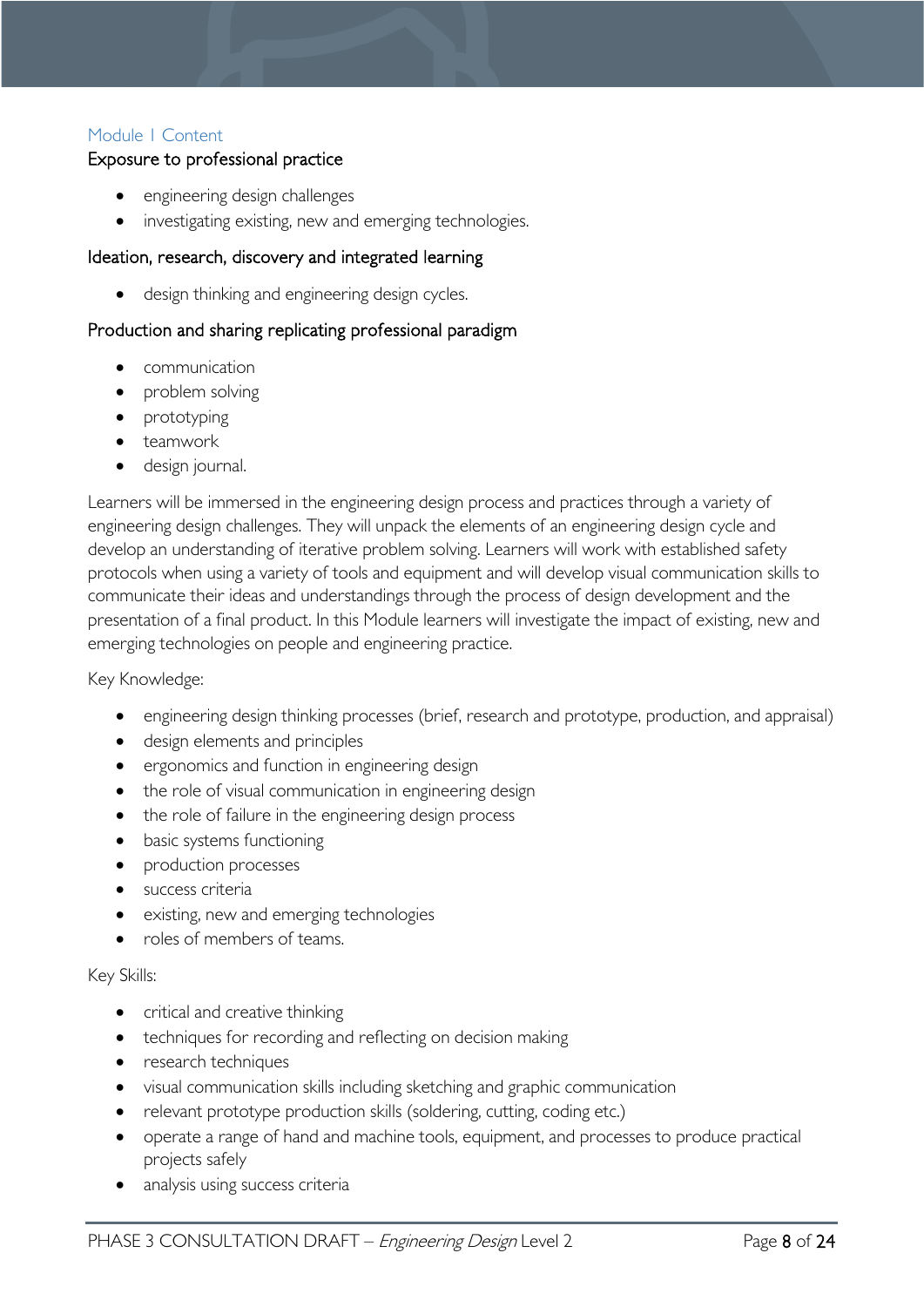- teamwork
- project management skills including time management and self-imposed deadlines

### <span id="page-8-0"></span>Module 1 Work Requirements

The work requirements of a course are processes, products or performances that provide a significant demonstration of achievement that is measurable against the course's standards. Work requirements need not be the sole form of assessment for a module.

This module includes:

- one (1) project and an accompanying production diary or equivalent (e.g., folio or blog)
- one (1) extended response research task

#### as work requirements.

See Appendix 3 for summary of Work Requirement specifications for this course.

### <span id="page-8-1"></span>Module 1 Assessment

This module will assess criteria 1, 2, 3, 4.

# <span id="page-8-2"></span>Module 2 - Engineering Solutions

In Module 2 students develop and apply their core understanding and skills using specialist area theory to better understand the scientific, mathematical, and technical concepts that explains how engineered products function. They study the interrelationships between engineering products and society and investigate the varied roles of engineers.

#### <span id="page-8-3"></span>Module 2 Learning Outcomes

On successful completion of this module, learners will be able to:

- 1. use design thinking to apply a process to empathise, define and ideate in response to an engineering design challenge
- 2. apply a design process and use time management strategies in the development of prototypes
- 3. apply a process to test, review and refine engineered solutions against success criteria
- 5. investigate and describe the roles and responsibilities of engineers.

### <span id="page-8-4"></span>Module 2 Content

### Exposure to professional practice

- engineering design briefs
- roles and responsibilities of engineers.

#### Ideation, research, discovery and integrated learning

• design thinking and engineering design cycles.

### Production and sharing replicating professional paradigm

- communication
- engineered solutions
- teamwork
- design journal.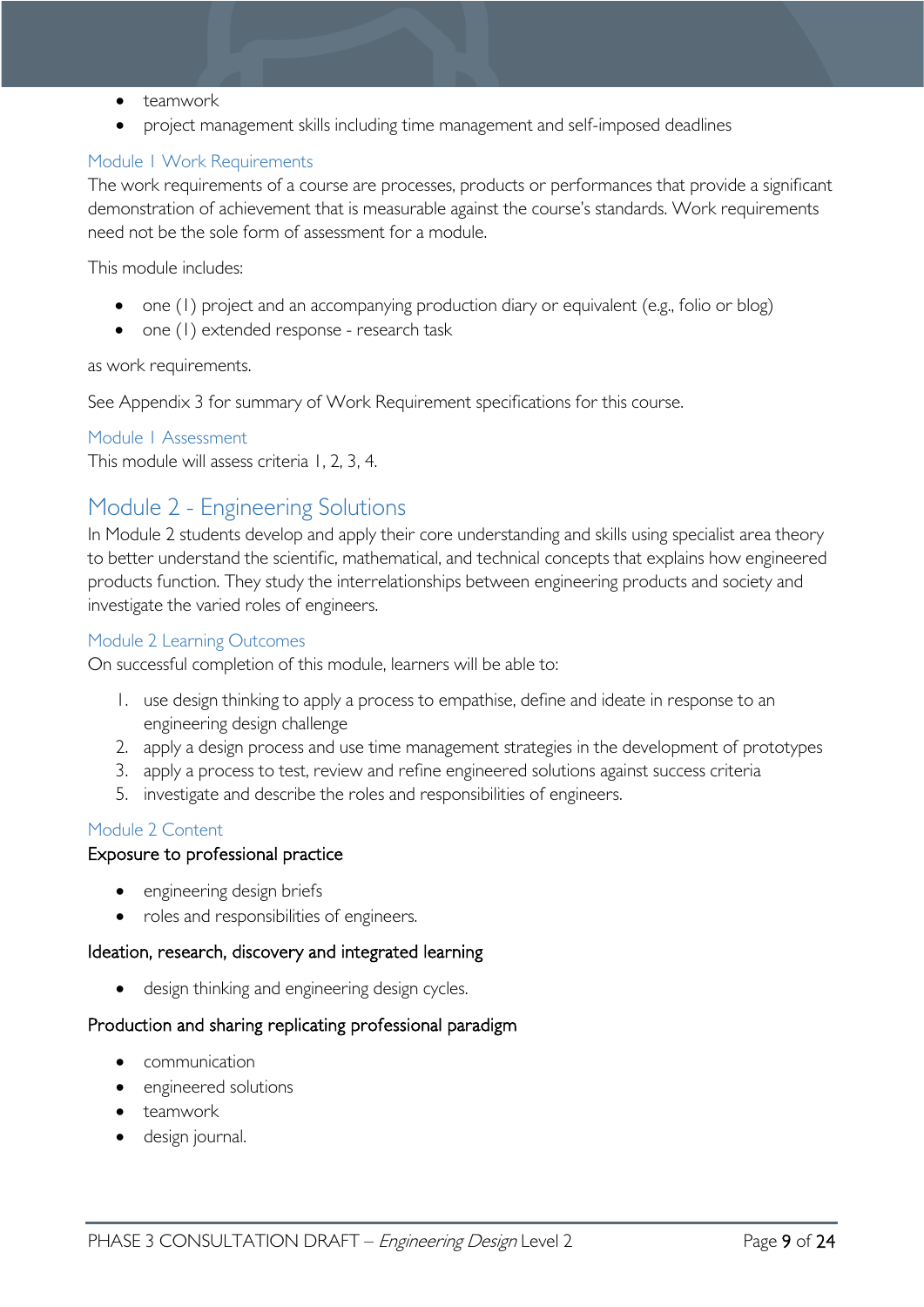Learners will explore the varied roles and responsibilities of engineers. They will investigate the role played by engineering in supporting communities and improving peoples' lives and respond to engineering design briefs focussing on a local or global problem. Learners will communicate using engineering drawing and technical information and identify the science, technology, and mathematics that is used to explain the key function of their engineering solutions.

Key Knowledge:

- interpret and respond to a design brief
- identify and represent the operation of components and systems in diagrammatic and symbolic form, referring to the applicable science, technology, and mathematics principles
- know how engineering solutions are used by people and communities, the impacts it has and how the impacts are managed.

Key Skills:

- collect data and perform appropriate manipulations
- apply materials, technique, and technologies to achieve solutions
- apply suitable communication techniques in the development, planning, production and presentation of ideas and projects
- initiative and organisational skills to work both independently and collaboratively
- project management skills including time management and self-imposed deadlines.

# <span id="page-9-0"></span>Module 2 Work Requirements

The work requirements of a course are processes, products or performances that provide a significant demonstration of achievement that is measurable against the course's standards. Work requirements need not be the sole form of assessment for a module.

This module includes:

- one (1) poster/infographic
- a design process and solution

as work requirements.

See Appendix 3 for summary of Work Requirement specifications for this course.

<span id="page-9-1"></span>Module 2 Assessment

This module will assess criteria 1, 2, 3, 5.

# <span id="page-9-2"></span>Module 3 - Learner Projects

In this, Module learners study an area of special interest as a class, group(s) or individual in consultation with the teacher.

### <span id="page-9-3"></span>Module 3 Learning Outcomes

On successful completion of this module, learners will be able to:

- 1. use design thinking to apply a process to empathise, define and ideate in response to an engineering design challenge
- 2. apply a design process and use time management strategies in the development of prototypes
- 3. apply a process to test, review and refine engineered solutions against success criteria
- 6. describe and analyse how engineering solutions are utilised and their impact on society.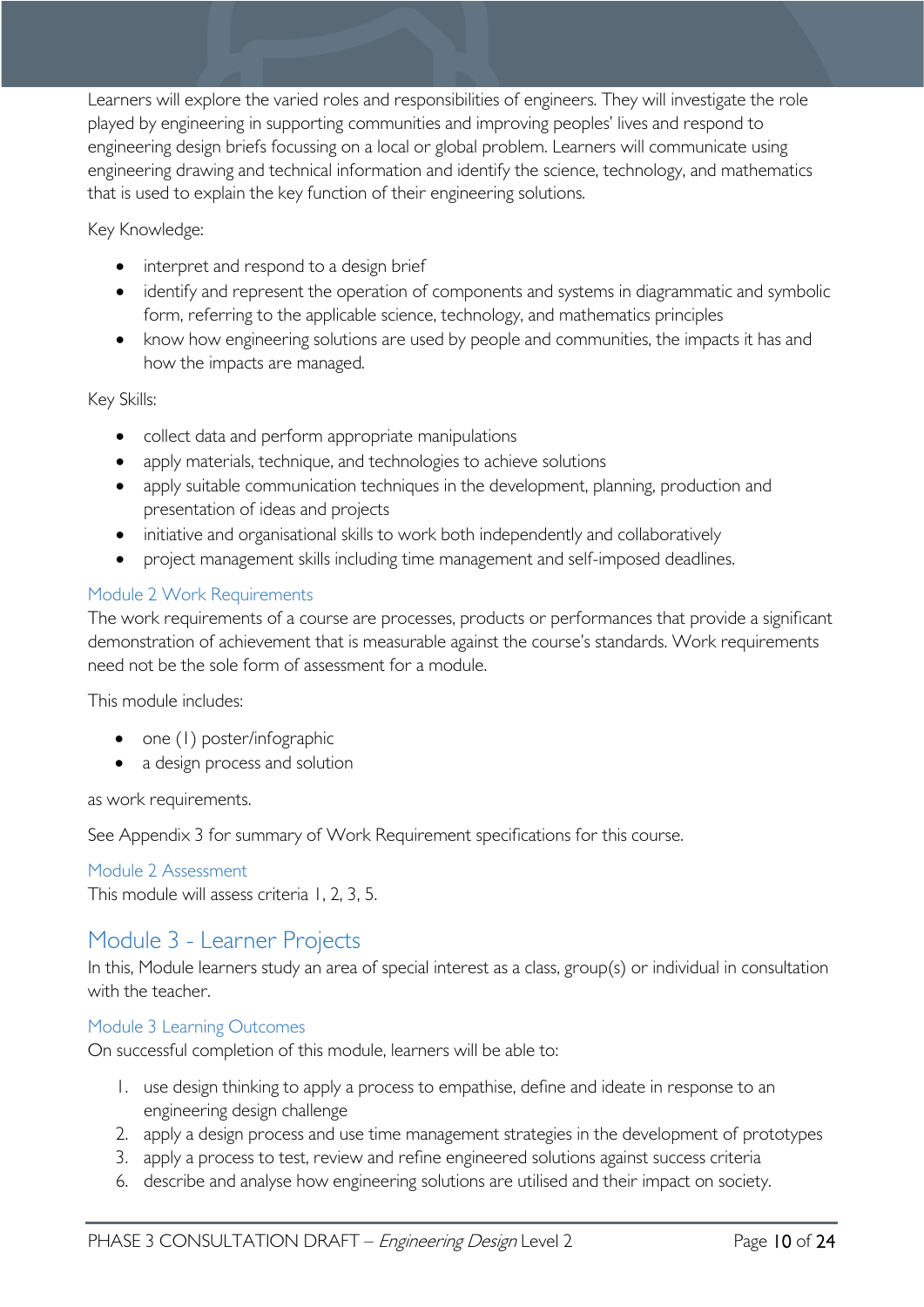#### <span id="page-10-0"></span>Module 3 Content

Learners design and produce an engineered solution to a specified design problem/challenge/situation/opportunity.

Learners will develop a design brief, conduct their own research, design, and construct a prototype and then perform an evaluation of their final product.

Key Knowledge:

- identify and appraise essential information to be included in a design brief
- compare and consider effectiveness of different strategies to achieve an objective
- iterative engineering design process
- communicate in a range of modes and contexts to articulate the design process in an engineering context.

Key Skills:

- application of data collection
- application of iterative engineering design processes
- production processes
- test, review, refine engineered solutions
- reflection on actions and processes
- project management skills including time management and self-imposed deadlines
- collaborate in teams.

#### <span id="page-10-1"></span>Module 3 Work Requirements

The work requirements of a course are processes, products or performances that provide a significant demonstration of achievement that is measurable against the course's standards. Work requirements need not be the sole form of assessment for a module.

This module includes one (1) learner-initiated design project as a work requirement.

as work requirements.

See Appendix 3 for summary of Work Requirement specifications for this course.

#### <span id="page-10-2"></span>Module 3 Assessment

This module will assess criteria 1, 2, 3, 6.

# <span id="page-10-3"></span>Assessment

Criterion-based assessment is a form of outcomes assessment that identifies the extent of learner achievement at an appropriate end-point of study. Although assessment – as part of the learning program – is continuous, much of it is formative, and is done to help learners identify what they need to do to attain the maximum benefit from their study of the course. Therefore, assessment for summative reporting to TASC will focus on what both teacher and learner understand to reflect endpoint achievement.

The standard of achievement each learner attains on each criterion is recorded as a rating 'A', 'B', or 'C', according to the outcomes specified in the standards section of the course.

A 't' notation must be used where a learner demonstrates any achievement against a criterion less than the standard specified for the 'C' rating.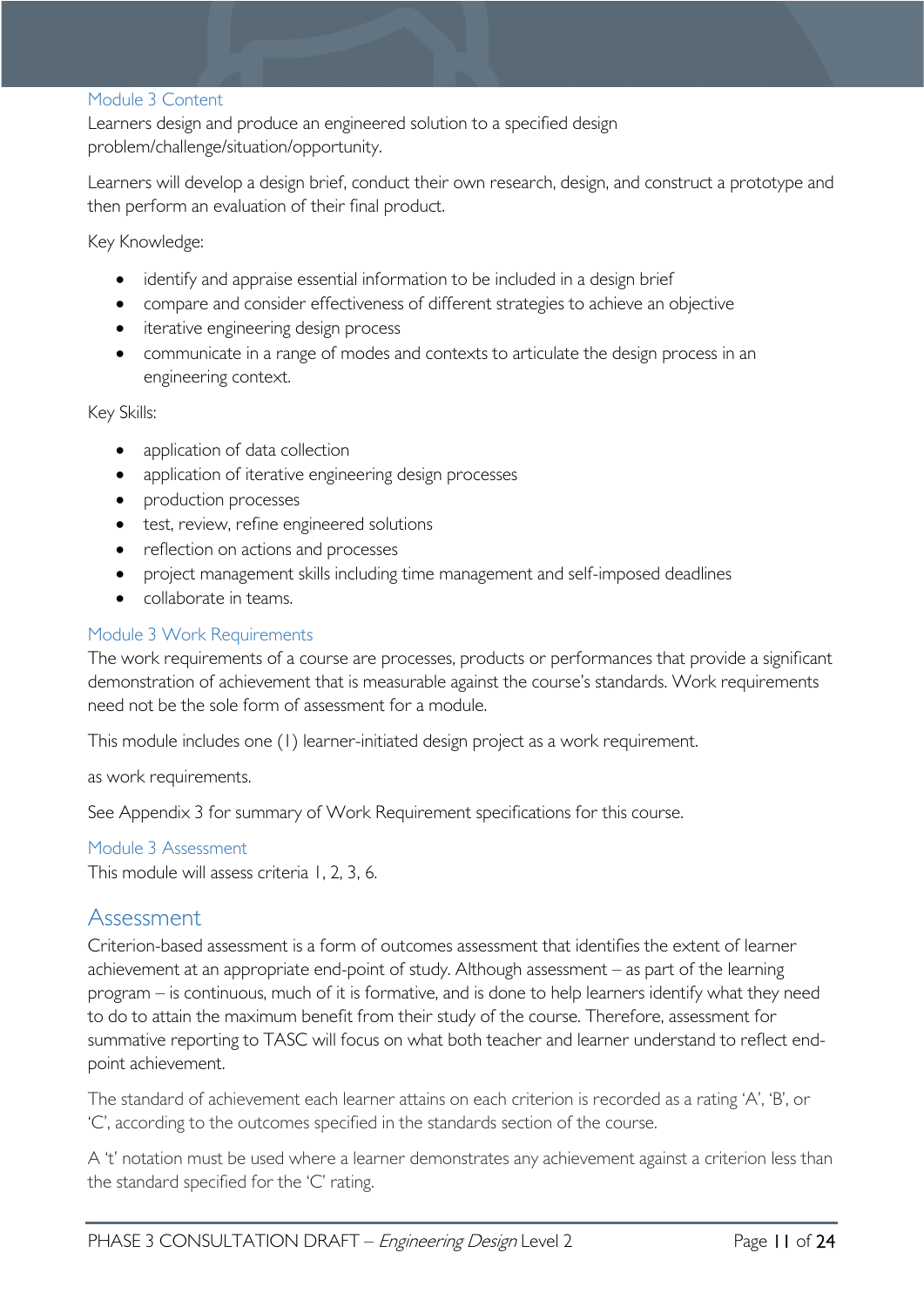A 'z' notation is to be used where a learner provides no evidence of achievement at all.

Internal assessment of all criteria will be made by the provider. Providers will report the learner's rating for each criterion to TASC.

#### <span id="page-11-0"></span>**Criteria**

|                      | Module I   | Module 2  | Module 3   | Notes                                                                 |
|----------------------|------------|-----------|------------|-----------------------------------------------------------------------|
| Criteria<br>assessed | 1, 2, 3, 4 | , 2, 3, 5 | 1, 2, 3, 6 | Three common in all modules<br>and one focus criterion per<br>module. |

The assessment for *Engineering Design* Level 2 will be based on the degree to which the learner can:

- 1. apply critical and creative thinking to the design of a solution
- 2. apply an iterative design cycle to prototype engineering design solutions
- 3. test, evaluate and refine engineered solutions against success criteria
- 4. investigate and describe the roles and responsibilities of engineers
- 5. describe and analyse the impact of existing, new, and emerging technologies on people and engineering practice
- 6. analyse and describe how engineering solutions are utilised and their impact on society.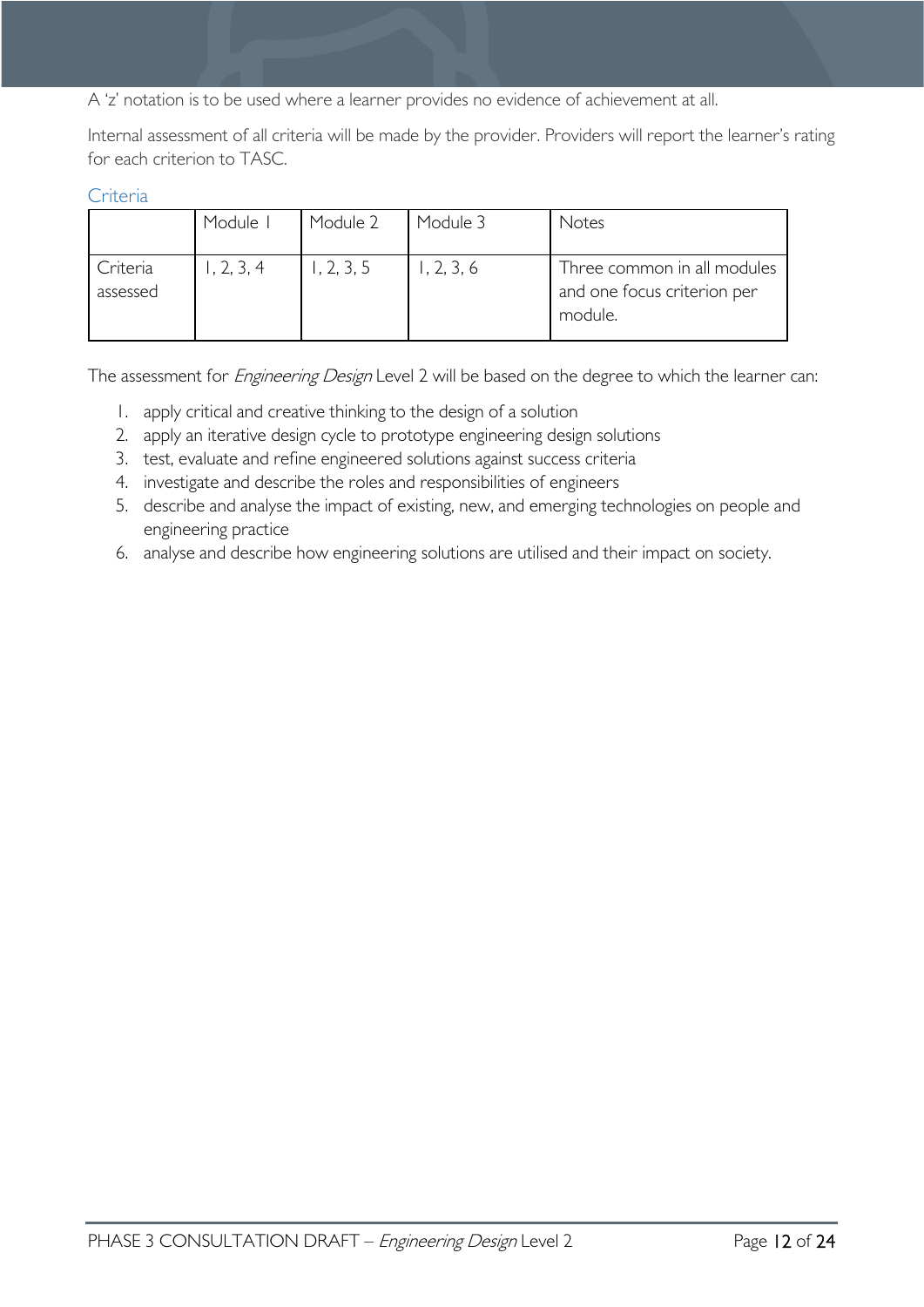# <span id="page-12-0"></span>**Standards**

Criterion 1: apply critical and creative thinking to the design of a solution

| Rating C                                                                                                                                                                | Rating B                                                                                                                                                                                                          | Rating A                                                                                                                                                                                          |
|-------------------------------------------------------------------------------------------------------------------------------------------------------------------------|-------------------------------------------------------------------------------------------------------------------------------------------------------------------------------------------------------------------|---------------------------------------------------------------------------------------------------------------------------------------------------------------------------------------------------|
| investigates and identifies a<br>limited range of needs and<br>opportunities and applies<br>critical & creative thinking to<br>the design of an engineering<br>solution | investigates and identifies a<br>range of needs and<br>opportunities and applies<br>critical & creative thinking to<br>the design of an engineering<br>solution that meets most of<br>the requirements of a brief | investigates and identifies a<br>wide range of needs and<br>opportunities and applies<br>critical & creative thinking to<br>the design of a solution that<br>meets the requirements of a<br>brief |
| communicates ideas using a<br>limited range of evidence,<br>metalanguage, and<br>appropriate referencing                                                                | communicates ideas<br>appropriately using a range of<br>evidence, metalanguage, and<br>appropriate referencing                                                                                                    | communicates ideas with<br>clarity using a wide range of<br>evidence, metalanguage, and<br>appropriate referencing                                                                                |
| identifies appropriate criteria<br>for success to appraise design<br>ideas, processes, and<br>solutions                                                                 | develops criteria for success<br>that include sustainability to<br>evaluate design ideas,<br>processes, and solutions                                                                                             | develops suitable criteria for<br>success that include<br>sustainability to iteratively<br>evaluate design ideas,<br>processes, and solutions                                                     |
| modifies a given engineering<br>production proposal to meet<br>an identified need or<br>opportunity.                                                                    | develops a basic engineering<br>production proposal<br>identifying timelines,<br>resources, and protocols to<br>meet an identified need or<br>opportunity                                                         | develops a detailed<br>engineering production<br>proposal identifying timelines,<br>resources, and protocols to<br>meet an identified need or<br>opportunity                                      |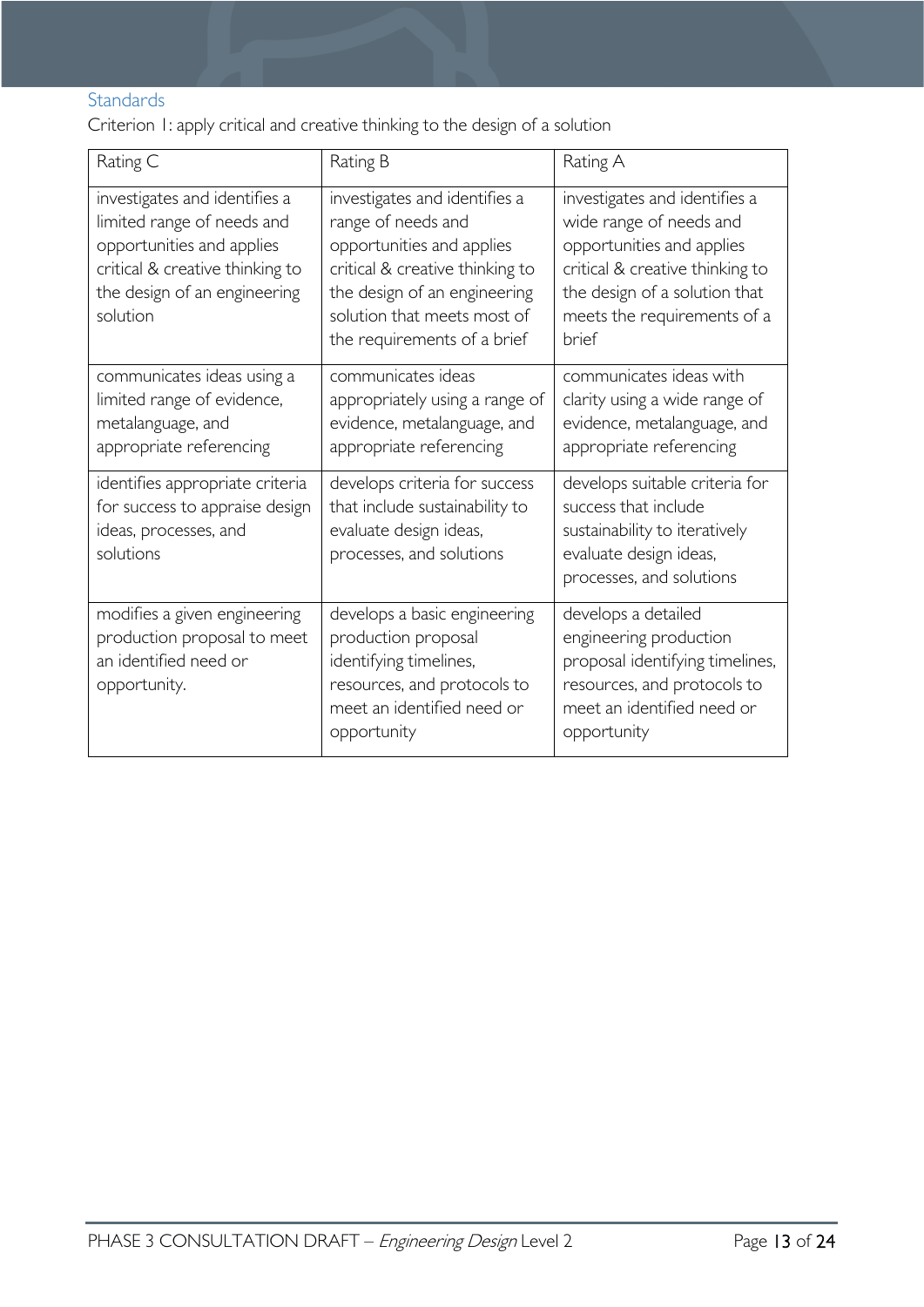Criterion 2: apply an iterative design cycle to prototype engineering design solutions

| Rating C                                                                                                                                                                               | Rating B                                                                                                                                                                               | Rating A                                                                                                                                                                                |  |  |
|----------------------------------------------------------------------------------------------------------------------------------------------------------------------------------------|----------------------------------------------------------------------------------------------------------------------------------------------------------------------------------------|-----------------------------------------------------------------------------------------------------------------------------------------------------------------------------------------|--|--|
| uses familiar engineering<br>drawings and technical<br>information                                                                                                                     | effectively interprets<br>engineering drawings and<br>technical information and<br>applies graphics as a<br>communication tool                                                         | uses informed and accurate<br>interpretation of engineering<br>drawings and technical<br>information and effective<br>application of graphics as a<br>communication tool                |  |  |
| uses familiar technological,<br>scientific, and mathematical<br>concepts related to<br>observations and theories                                                                       | explains and applies familiar<br>and some unfamiliar<br>technological, scientific, and<br>mathematical concepts<br>related to observations and<br>theories                             | synthesises and applies<br>familiar and unfamiliar<br>technological, scientific, and<br>mathematical concepts<br>related to observations and<br>theories                                |  |  |
| produces a prototype that<br>could solve a relevant<br>problem and makes some<br>conclusions about the<br>suitability and<br>appropriateness of the<br>solution using success criteria | produces a prototype that<br>could solve a relevant<br>problem and evaluates the<br>suitability and<br>appropriateness of the<br>solution using success criteria                       | produces a prototype that<br>could solve a relevant<br>problem and critically<br>evaluates the suitability and<br>appropriateness of solution<br>using success criteria                 |  |  |
| applies an iterative design<br>process to manage the<br>production of an engineered<br>solution.                                                                                       | competently applies and<br>adapts an iterative design<br>process to effectively manage<br>the production of an<br>engineered solution that<br>meets many of the brief<br>requirements. | proficiently applies and<br>adapts an iterative design<br>process to effectively manage<br>the production of an<br>engineered solution that<br>meets most of the brief<br>requirements. |  |  |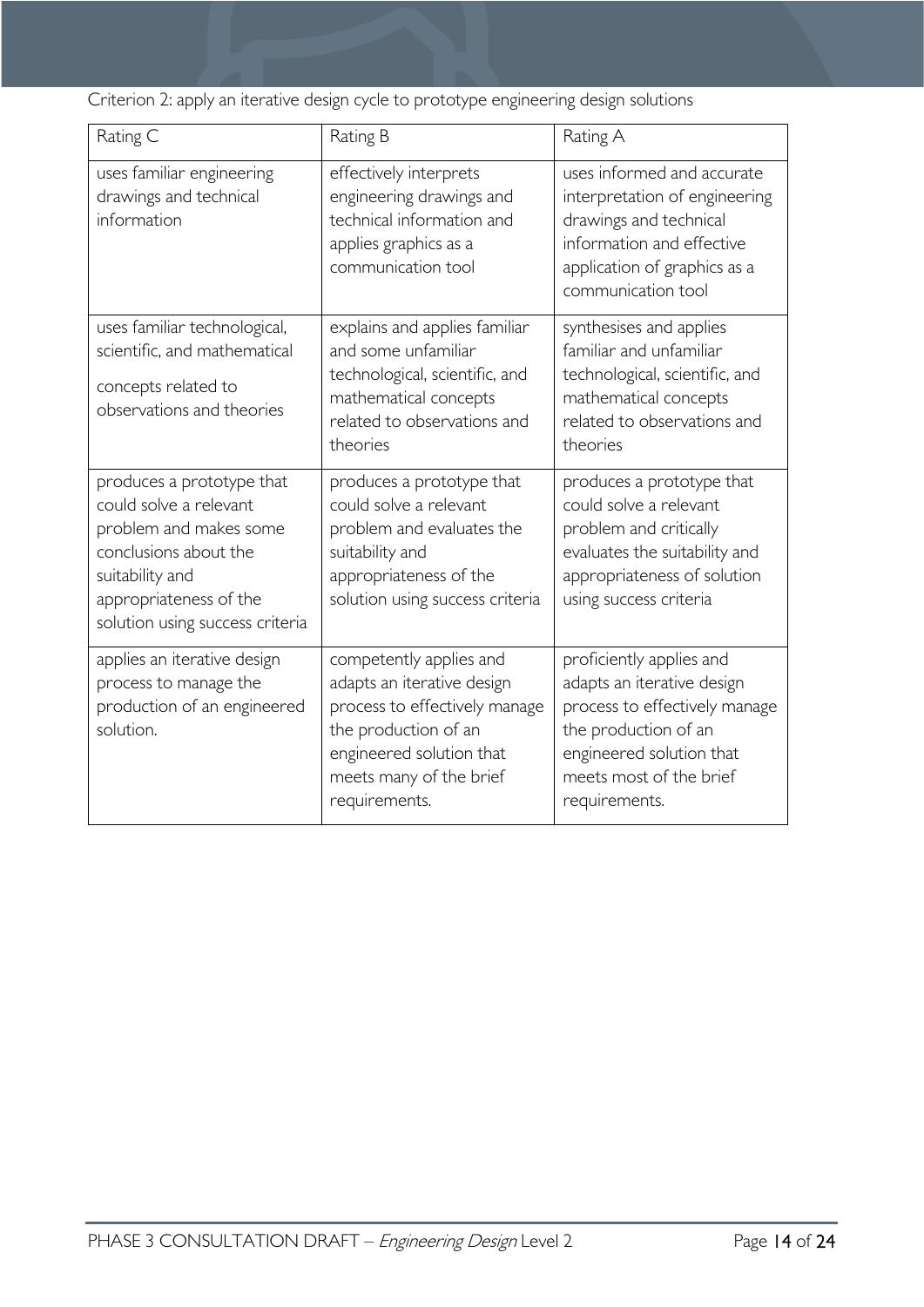Criterion 3: use success criteria to review, reflect and refine the design process

| Rating C                                                                                                                                                                                     | Rating B                                                                                                                                                                                    | Rating A                                                                                                                                                                                                     |
|----------------------------------------------------------------------------------------------------------------------------------------------------------------------------------------------|---------------------------------------------------------------------------------------------------------------------------------------------------------------------------------------------|--------------------------------------------------------------------------------------------------------------------------------------------------------------------------------------------------------------|
| collects, records, and<br>interprets data and<br>information accurately in<br>given formats                                                                                                  | collects, records, and<br>interprets data and<br>information accurately                                                                                                                     | collects, records, and<br>interprets data accurately and<br>systematically                                                                                                                                   |
| reflects on thinking, actions,<br>and processes and explains<br>inter and intrapersonal skills<br>including planning, time<br>management, use of<br>appropriate techniques and<br>strategies | reflects on thinking, actions<br>and processes and analyses<br>inter and intrapersonal skills<br>including planning, time<br>management, use of<br>appropriate techniques and<br>strategies | reflects with insight on<br>thinking, actions and<br>processes and evaluates inter<br>and intrapersonal skills<br>including planning, time<br>management, use of<br>appropriate techniques and<br>strategies |
| responds to feedback from<br>others and provides limited<br>justification for design choices<br>and actions taken                                                                            | assesses and responds to<br>feedback from others and<br>provides some justification<br>for design choices and actions<br>taken                                                              | evaluates and responds to<br>feedback from others and<br>provides justification for<br>design choices and actions<br>taken                                                                                   |
| performs tasks to contribute<br>to the completion of<br>individual and group activities.                                                                                                     | performs tasks and<br>demonstrates initiative when<br>contributing to the<br>completion of individual and<br>group activities.                                                              | performs tasks, demonstrates<br>initiative, and guides others in<br>their contribution to the<br>completion of group<br>activities.                                                                          |

Criterion 4: analyse the impact of existing, new, and emerging technologies on people and engineering practice

| Rating C                                                                        | Rating B                                                                                                                        | Rating A                                                                                                                    |
|---------------------------------------------------------------------------------|---------------------------------------------------------------------------------------------------------------------------------|-----------------------------------------------------------------------------------------------------------------------------|
| describes the influence of                                                      | explains the influence of                                                                                                       | analyses the influence of                                                                                                   |
| technological change on                                                         | technological change on                                                                                                         | technological change on                                                                                                     |
| engineering and its effect on                                                   | engineering and its effect on                                                                                                   | engineering and its effect on                                                                                               |
| people                                                                          | people                                                                                                                          | people                                                                                                                      |
| investigates existing, new, and<br>emerging tools, technologies,<br>and systems | investigates existing, new, and<br>emerging tools, technologies,<br>and systems to evaluate<br>suitability for design interests | analyses existing, new, and<br>emerging tools, technologies,<br>and systems to evaluate<br>suitability for design interests |
| identifies current and future                                                   | examines current and future                                                                                                     | analyses current and future                                                                                                 |
| opportunities in an                                                             | opportunities in an                                                                                                             | opportunities in an                                                                                                         |
| engineering profession.                                                         | engineering profession.                                                                                                         | engineering profession.                                                                                                     |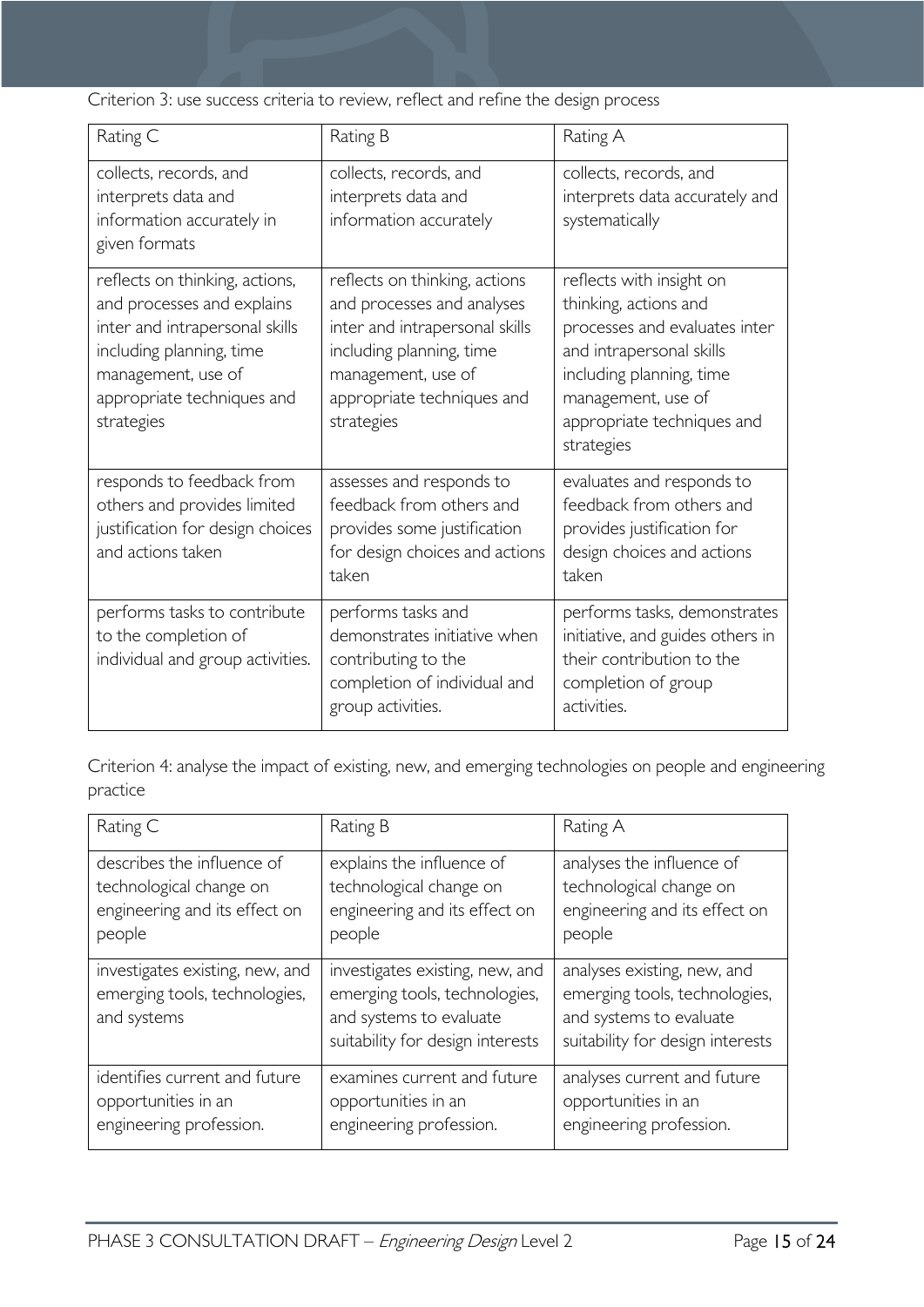Criterion 5: describe the roles and responsibilities of engineers

| Rating C                                                                                                   | Rating B                                                                                                  | Rating A                                                                                                       |
|------------------------------------------------------------------------------------------------------------|-----------------------------------------------------------------------------------------------------------|----------------------------------------------------------------------------------------------------------------|
| identifies and apply relevant<br>Australian Industry Standards<br>for safe processes and<br>production     | describes and apply relevant<br>Australian Industry Standards<br>for processes and production             | describes, applies, and<br>evaluates relevant Australian<br>Industry Standards for<br>processes and production |
| identifies the roles and<br>responsibilities of engineers<br>in an engineering context                     | describes the roles and<br>responsibilities of engineers<br>in multiple engineering<br>contexts           | explains the roles and<br>responsibilities of engineers<br>in multiple engineering<br>contexts                 |
| identifies the role played by<br>engineering in supporting<br>communities and improving<br>peoples' lives. | describes the role played by<br>engineering in supporting<br>communities and improving<br>peoples' lives. | analyses the role played by<br>engineering in supporting<br>communities and improving<br>peoples' lives.       |

Criterion 6: analyse how engineering solutions are utilised and their impact on society

| Rating C                      | Rating B                      | Rating A                      |
|-------------------------------|-------------------------------|-------------------------------|
| identifies ethical, economic, | describes ethical, economic,  | analyses ethical, economic,   |
| environmental, and            | environmental, and            | environmental, and            |
| sustainable considerations in | sustainable considerations in | sustainable considerations in |
| engineered solutions          | engineered solutions          | engineered solutions          |
| identifies impacts, including | describes impacts, including  | analyses impact, including    |
| unintended negative           | unintended negative           | unintended negative           |
| consequences, of choices      | consequences, of choices      | consequences, of choices      |
| made about technology use     | made about technology use     | made about technology use     |
| identifies the role of        | describes the role of         | analyses the role of          |
| innovation in an engineering  | innovation in an engineering  | innovation in an engineering  |
| context.                      | context.                      | context.                      |

# <span id="page-15-0"></span>Quality Assurance

• This will be determined by TASC at time of accreditation.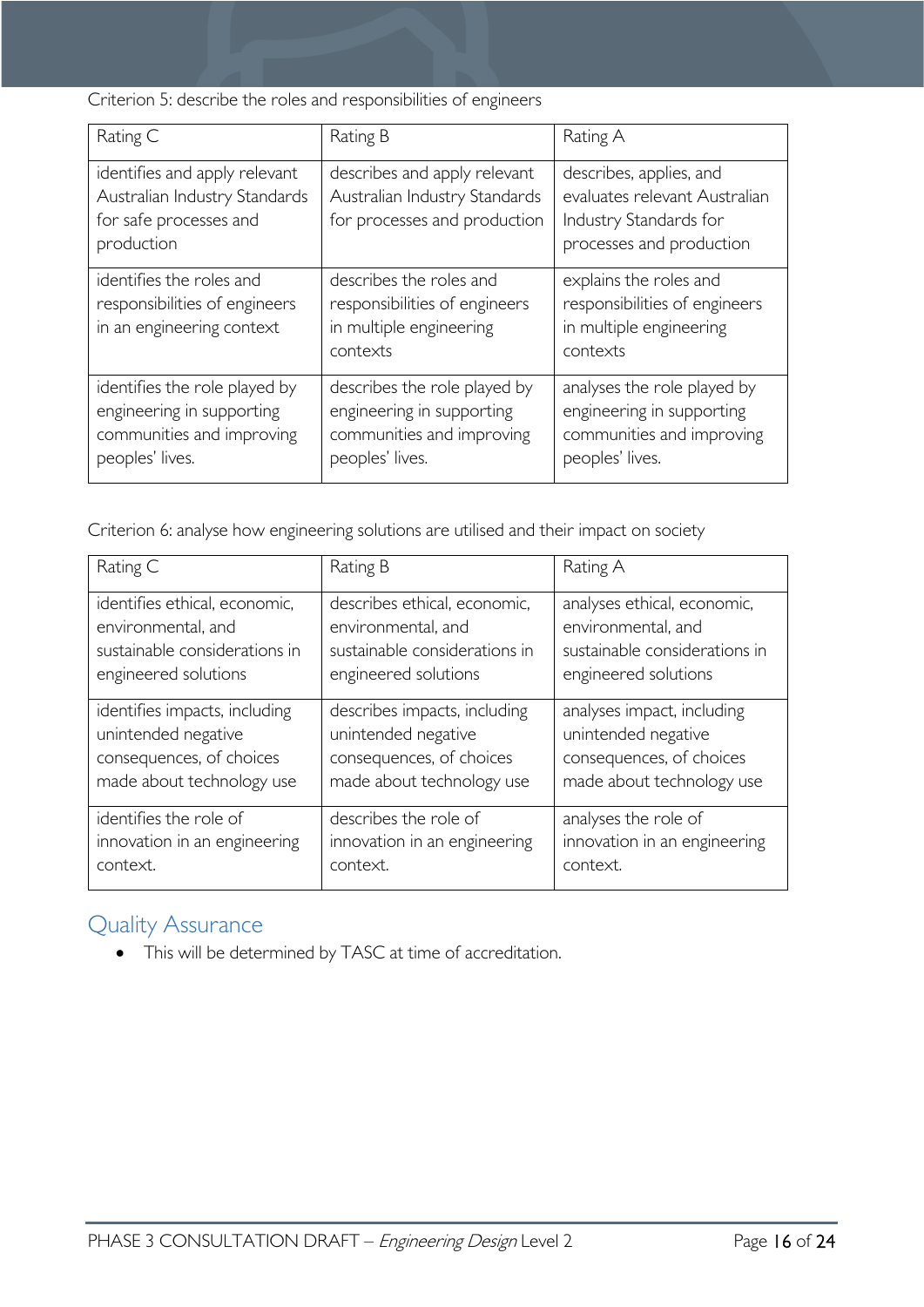# <span id="page-16-0"></span>Qualifications and Award Requirements

The final award will be determined by the Office of Tasmanian Assessment, Standards and Certification from 6 ratings.

The minimum requirements for an award in *Engineering Design* Level 2 are as follows:

EXCEPTIONAL ACHIEVEMENT (EA) 5 'A' ratings, 1 'B' rating HIGH ACHIEVEMENT (HA)

3 'A' ratings, 2 'B' ratings, 1 'C' rating

COMMENDABLE ACHIEVEMENT (CA) 3 'B' ratings, 3 'C' ratings

SATISFACTORY ACHIEVEMENT (SA) 5 'C' ratings

PRELIMINARY ACHIEVEMENT (PA) 3 'C' ratings

A learner who otherwise achieves the ratings for an SA (Satisfactory Achievement) award but who fails to show any evidence of achievement in one or more criteria ('z' notation) will be issued with a PA (Preliminary Achievement) award.

# <span id="page-16-1"></span>Course Evaluation

• This will be confirmed by time of accreditation.

# <span id="page-16-2"></span>Course Developer

This course has been developed by the Department of Education's Years 9 to 12 Learning Unit in collaboration with Catholic Education Tasmania and Independent Schools Tasmania.

# <span id="page-16-3"></span>Accreditation and Version History

• Details to be determined by TASC at time of accreditation.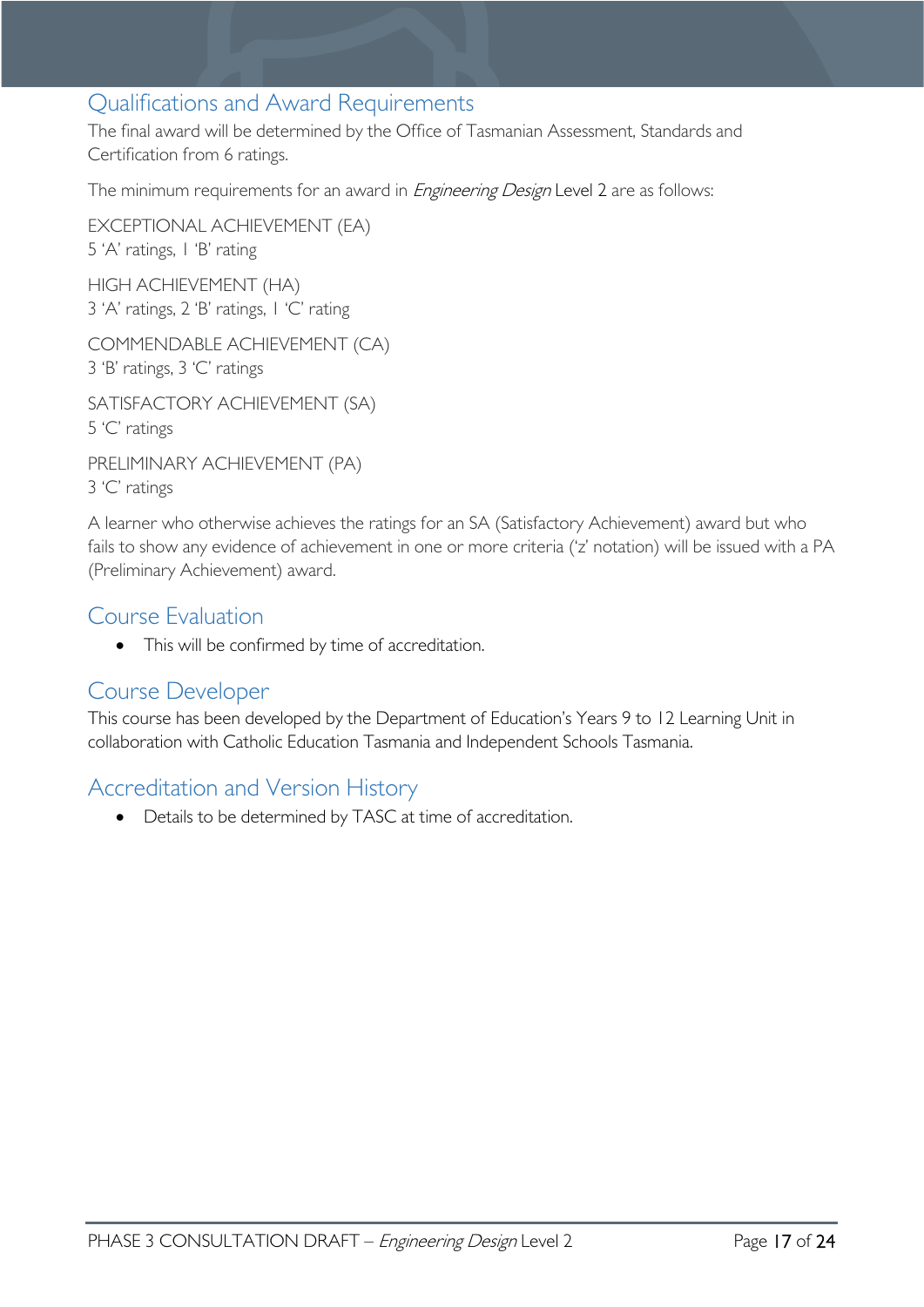# Appendix 1 - Line of Sight

| Learning Outcomes |                        |                             |                                            |                                                                                   |  |
|-------------------|------------------------|-----------------------------|--------------------------------------------|-----------------------------------------------------------------------------------|--|
| What students are | Content                |                             |                                            |                                                                                   |  |
| expected to learn | What teachers<br>teach | <b>Work Requirements</b>    |                                            |                                                                                   |  |
|                   |                        | Some of what<br>learners do | Criteria                                   |                                                                                   |  |
|                   |                        |                             | Key characteristics of<br>what learners do | <b>Standards</b>                                                                  |  |
|                   |                        |                             |                                            | Qualities to be<br>assessed for the key<br>characteristics of<br>what learners do |  |

<span id="page-17-0"></span>

| Learning Outcomes                                                         | Course Content | Work           | Criteri        | Standards      | General         |
|---------------------------------------------------------------------------|----------------|----------------|----------------|----------------|-----------------|
|                                                                           |                | Requirements   | a              |                | Capabilities    |
|                                                                           |                |                |                |                | (GC)            |
| use design thinking to apply a process to empathise, define and ideate in | Module 1, 2, 3 | Module 1, 2, 3 | $\subset$      | $E$ 1, 2, 3, 4 | GC:             |
| response to an engineering design challenge.                              |                |                |                |                | ——<br>※□ 天<br>E |
|                                                                           |                |                |                |                | ල ආ             |
|                                                                           |                |                |                |                | ╤               |
| 2.<br>apply a design process and use time management strategies in the    | Module 1, 2, 3 | Module 1, 2, 3 | C <sub>2</sub> | E1, 2, 3.4     | GC:             |
| development of prototypes.                                                |                |                |                |                | ⋤⋾⋰<br>e        |
|                                                                           |                |                |                |                | <u>ଙ୍</u> ⇔     |
|                                                                           |                |                |                |                |                 |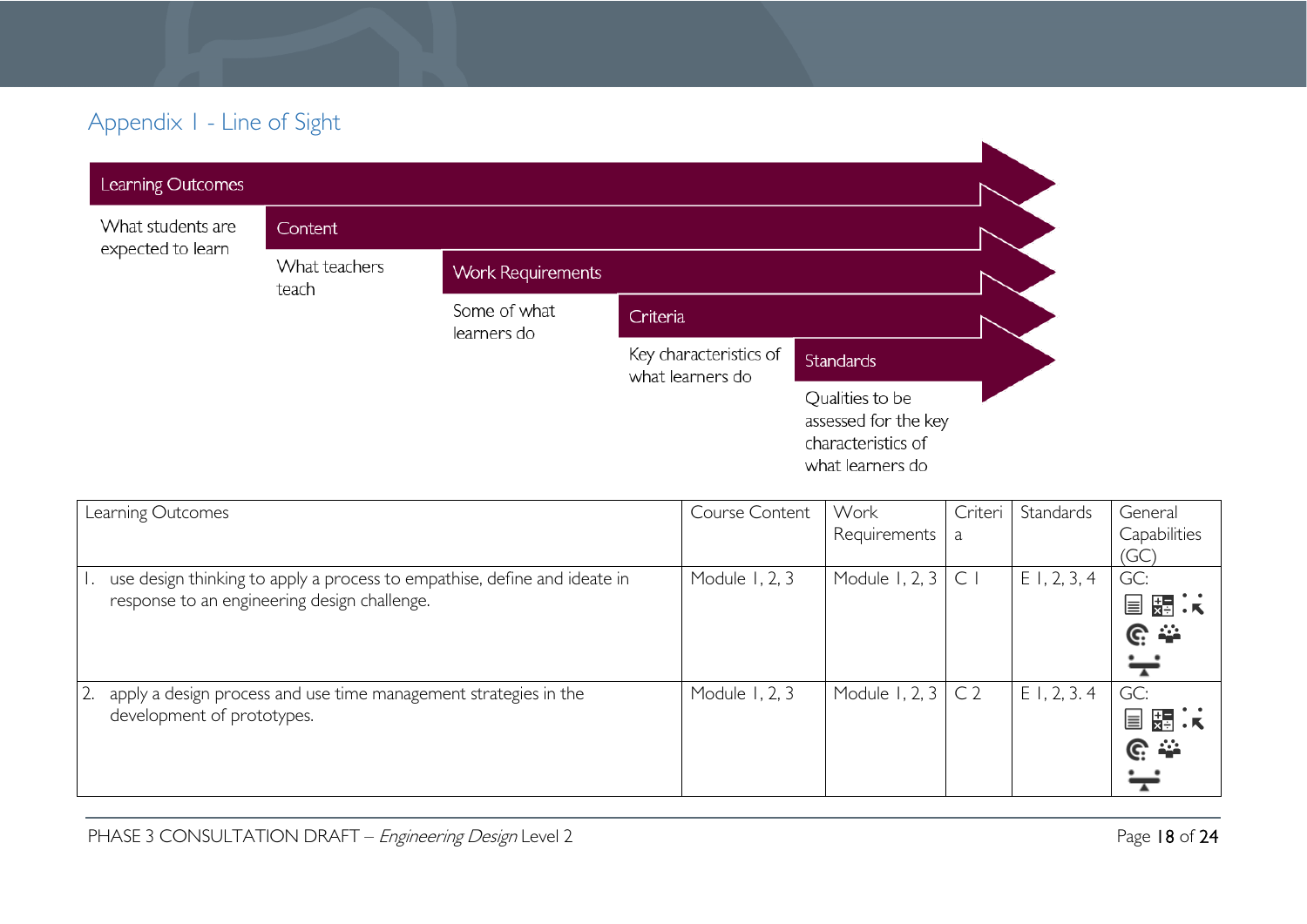| 3. | apply a process to test, review and refine engineered solutions against success<br>criteria.                      | Module 1, 2, 3 | Module 1, 2, 3 | C <sub>3</sub> | $E$ 1, 2, 3, 4 | GC:<br>关系<br>E<br>$\mathbb{C} \cong$           |
|----|-------------------------------------------------------------------------------------------------------------------|----------------|----------------|----------------|----------------|------------------------------------------------|
| 4. | describe and analyse the impact of existing, new and emerging technologies<br>on people and engineering practice. | Module I       | Module I       | C <sub>4</sub> | E1, 2, 3       | GC:<br>——<br>※引:K<br>≣<br>$\mathbb{C}$ $\cong$ |
| 5. | investigate and describe the roles and responsibilities of engineers.                                             | Module 2       | Module 2       | C <sub>5</sub> | E1, 2, 3       | GC:<br>器法<br>$\equiv$<br><u>ଙ୍</u>             |
| 6. | describe and analyse how engineering solutions are utilised and their impact<br>on society.                       | Module 3       | Module 3       | C <sub>6</sub> | E1, 2, 3       | GC:<br>冒霜法<br>$C \cong$                        |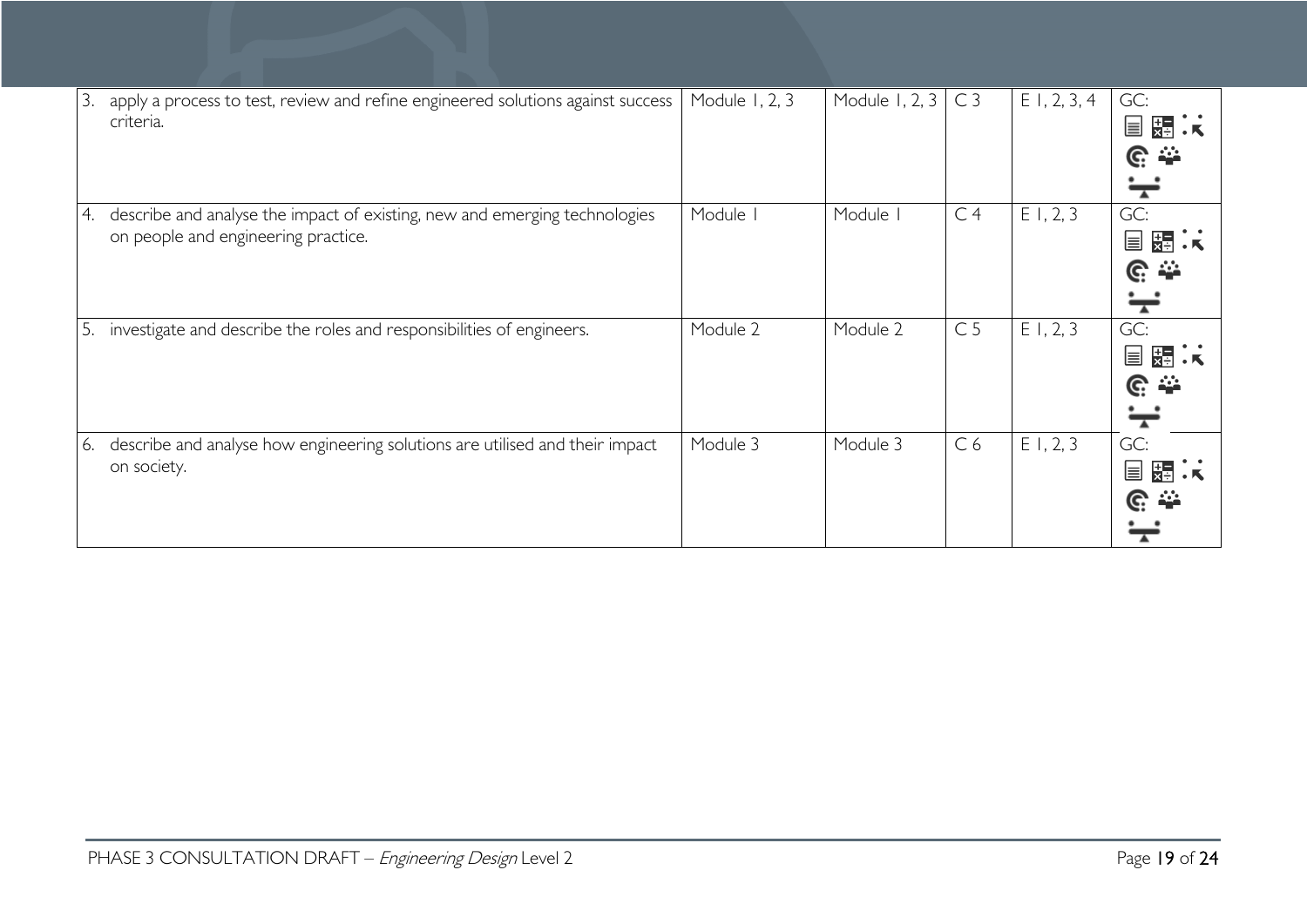# <span id="page-19-0"></span>Appendix 2 - Alignment to Curriculum Frameworks

# Links to Foundation to Year 10

• Progression from the F-10 Australian Curriculum: Science

As a STEM discipline, this course component provides a progression to develop student understanding and skills from both subjects within the F-10 Australian Curriculum: Technologies curriculum:

- Design and Technologies
- Digital Technologies

alongside further developing student understanding and skills from F-10 Australian Curriculum: Science and Mathematics Curricula.

# <span id="page-19-1"></span>Appendix 3 - Work Requirements

<span id="page-19-2"></span>Module 1 Work Requirements Specifications

### Focus Area: Professional Studies

Title of Work Requirement: Research task – existing, new, and emerging technologies

#### Mode /Format: Extended response

### Learning Outcomes: 1, 3, 4

Description: Investigation of the impacts of existing, new, and emerging technologies, for example, the development of the mobile phone.

Size: 1000 words or 6 min of recorded oral communication, or equivalent in multimodal form.

Timing: no specified timing

### External agencies: Not required

# Relevant Criterion/criteria:

- Criterion I: elements 2
- Criterion 3: element 4
- Criterion 4: all standard elements

Focus Area: Professional Studies

Title of Work Requirement: Engineering Design Challenge

Mode /Format: Maintain a folio/blog. Design process presentation (team) + individual reflection on teamwork and project management

Learning Outcomes: 1, 2, 3

Description: Learners experience the design process by responding to engineering design challenges. Frameworks such as:

- Rapid prototyping
- Lean product development
- Agile product development
- Design sprints

provide students with the opportunity to fail forward by learning from prototypes and iterating to design & build a better product.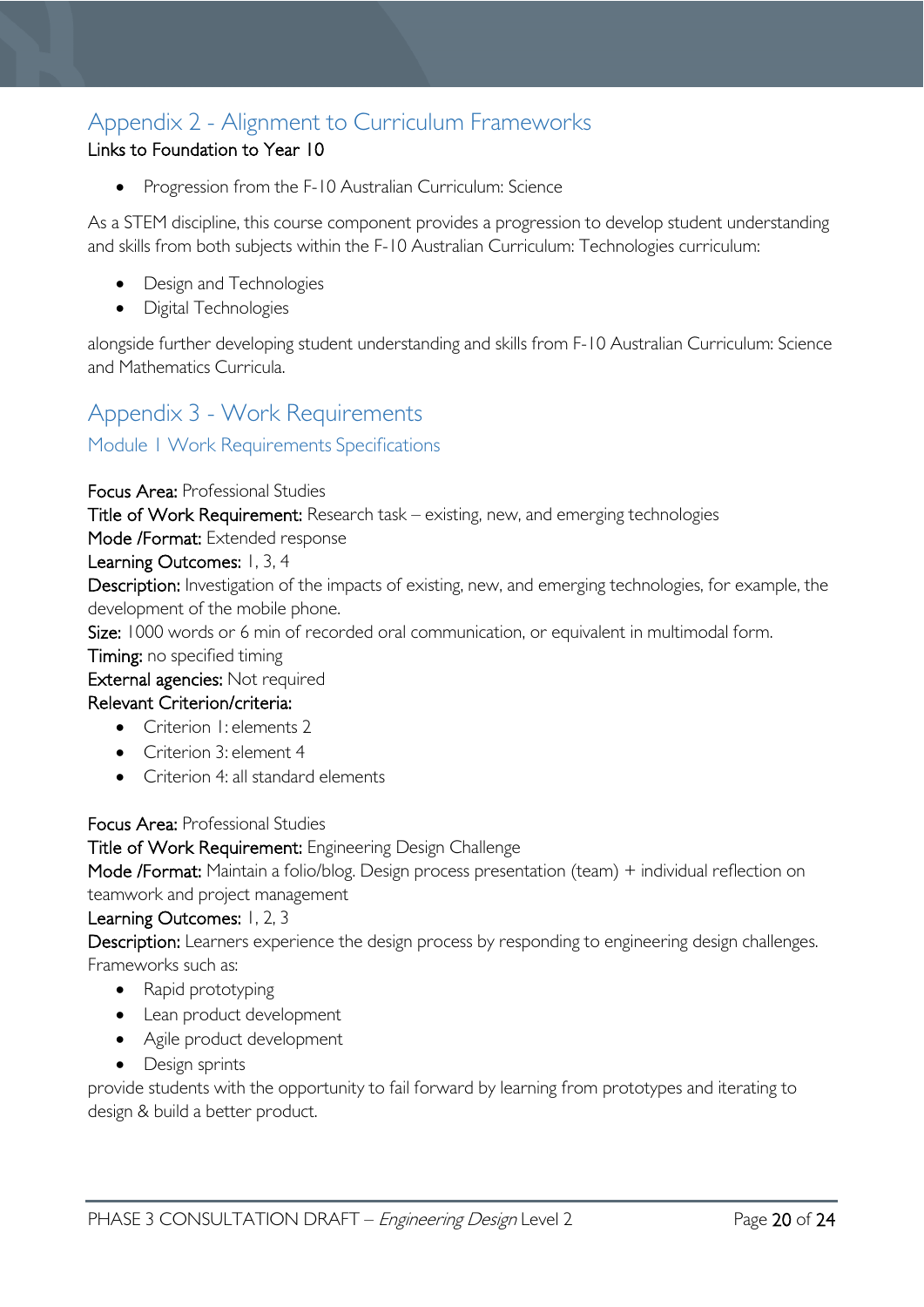Through this area of study, learners develop an understanding of effective teams and how they as individuals, contribute to team success. They also develop skills in project management within in specific constraints such as resource and time.

Students will document their experiences using a production diary or equivalent (e.g. a folio or blog) to capture their design process including ideation, sketching and annotated photos.

Students will present an engineering design challenge response detailing their design process journey and produce an individual reflection on teamwork and project management.

Teachers will scaffold initial design challenges more heavily and provide more significant support in sections for learners as they develop their knowledge and skills of working through the design process.

Size: The size, complexity and scale of the engineering solution will be appropriate to a guided figure of 50 hours for this Unit.

1500 words or 9min of recorded oral communication, or equivalent in multimodal form.

**Timing:** no specified timing External agencies: none required Relevant Criterion/criteria:

- Criterion 1: all standard elements
- Criterion 2: all standard elements
- Criterion 3: all standard elements
- Criterion 4: element 2

#### <span id="page-20-0"></span>Module 2 Work Requirements Specifications

#### Focus Area: Professional Studies

Title of Work Requirement: Roles & Responsibilities of Engineers

Mode /Format: Poster or infographic

#### Learning Outcomes: 1, 3, 5

Description: Identify the key characteristics of engineers, describe how these characteristics apply to the engineer's role in a particular engineering context i.e. civil engineering, software engineering. Size: I single sided A3 page (digital/non-digital)

# Timing: no specified timing External agencies: [add details of required/optional engagement with external agencies if required]

### Relevant Criterion/criteria:

- Criterion I: elements 2
- Criterion 3: element 4
- Criterion 5: elements 1 and 3

#### Focus Area: Professional Studies

Title of Work Requirement: Learner selected engineering design project Mode /Format: Project and accompanying journal Learning Outcomes: 1, 2, 3, 5 Description:

Learners are required to keep a journal of the process of explanation, planning, testing, and interpretation of the engineering process when examining their chosen engineering solution including: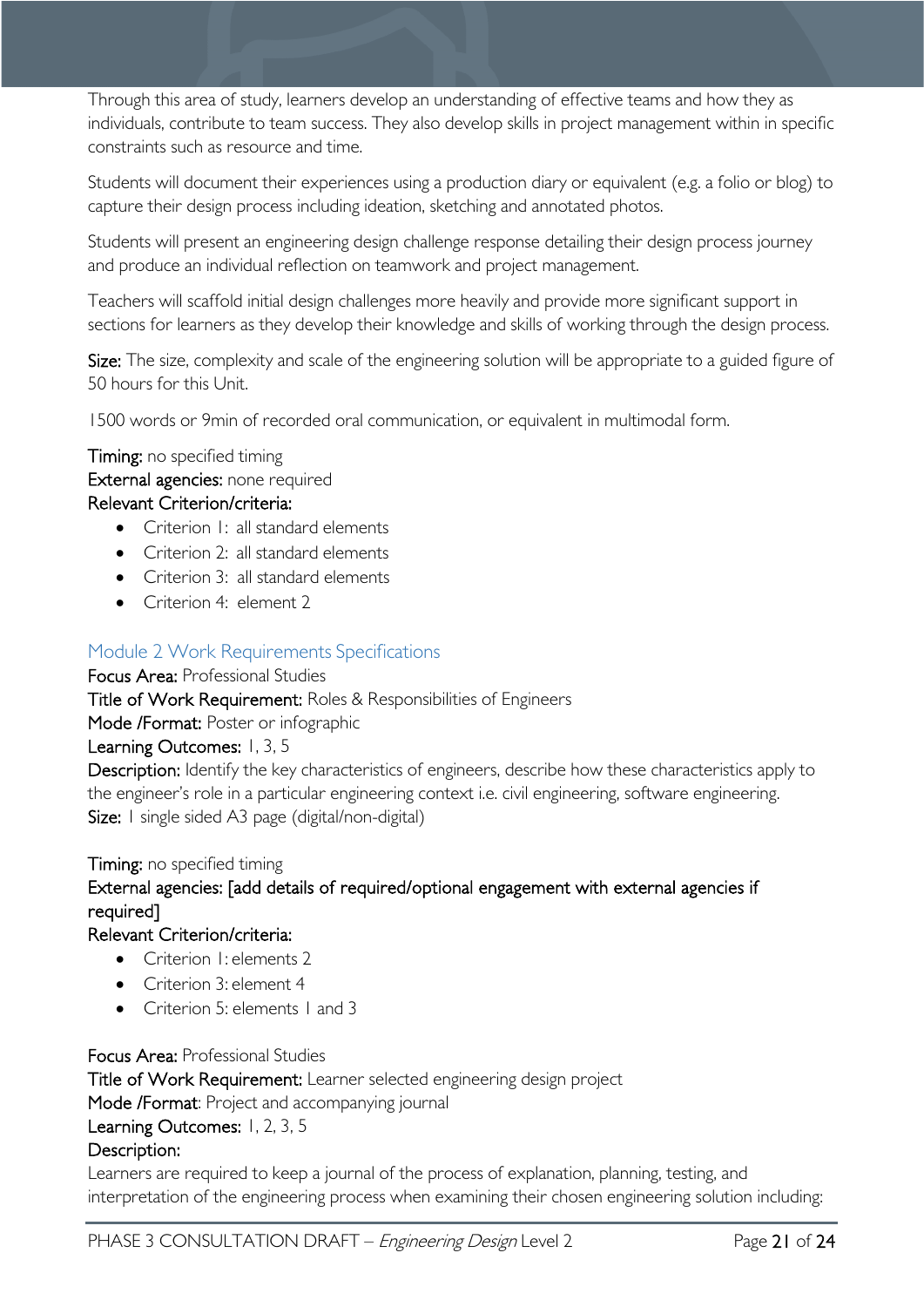- a detailed description of the science, technology, and mathematics (using scientific symbols, diagrams, and formula where appropriate) that is used to explain the key function of the engineering solution.
- a plan to collect data to assess the system, including why the data will improve the system and the expected results
- data collected and represented to enable interpretation and the creation of useful information
- reasoned conclusions made from the testing process using scientific, technological, and mathematical theory and the data collected
- where the engineering solution is used in society, the impacts it has, and how those impacts are managed.

It is expected that this process will form an inquiry cycle where the application of science, technology and mathematics are used to refine the explanations, data collected and conclusions through an iterative process. The completed diary entries should reflect this process and document the learner's evolution of knowledge and exploration, including the role and value of failure of engineering systems to behave as expected.

Size: The size, complexity and scale of the engineering solution will be appropriate to a guided figure of 50 hours for this Unit.

Maximum1500 words or 9min of recorded oral communication, or equivalent in multimodal form.

### Timing: No specified timing External agencies: none required Relevant Criterion/criteria:

- Criterion I<sup>I</sup> all standard elements
- Criterion 2: all standard elements
- Criterion 3: all standard elements
- Criterion 5: elements L and 3

# <span id="page-21-0"></span>Module 3 Work Requirements Specifications

# Focus Area: Professional Studies

Title of Work Requirement: Learner initiated engineering design project

Mode /Format: Project

# Learning Outcomes: 1, 2, 3, 6

# Description:

Design and production of an engineered solution to a specified project brief as provided by the course instructor.

The process that learners have followed must be documented in a production diary. The production diary must be presented as a design folio, including:

- Problem identification and analysis
	- o clear statement identifying the problem
	- o in depth analysis of the problem including:
	- o identification of stake holders
	- o identification of existing solutions
- Project plan including:
	- o projected timeline
	- o initial designs and thoughts on a new solution
	- o prototype and appropriate documentation
	- o analysis of chosen design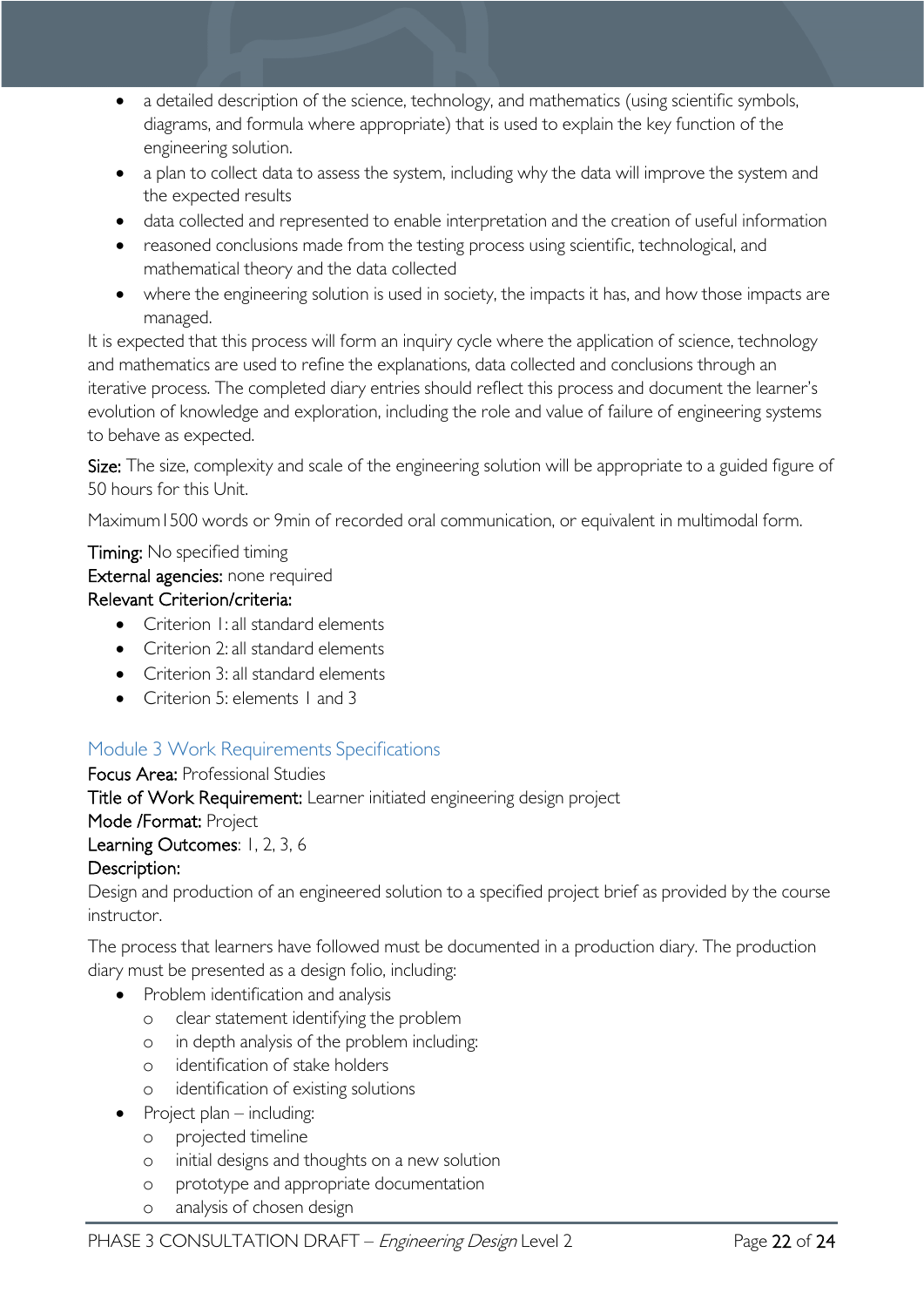- o identification of flaws in design
- o suggested improvements given ideal circumstances.
- Iterative testing plans and implementation
	- documenting each step of each cycle of the Engineering Inquiry Cycle.

This is to be presented in an appropriate format including evidence of design development sketching and annotated photos of production process and documentation of testing processes.

Size: The size, complexity and scale of the engineering solution should be appropriate to a guided figure of 50 hours for this Unit.

### Timing: no specified timing

# <span id="page-22-0"></span>Appendix 4 – General Capabilities and Cross-Curriculum Priorities

Learning across the curriculum content, including the cross-curriculum priorities and general capabilities, assists students to achieve the broad learning outcomes defined in the Alice Springs (Mparntwe) Education Declaration (December 2019).

### General Capabilities:

The general capabilities play a significant role in the Australian Curriculum in equipping young Australians to live and work successfully in the twenty-first century.

In the Australian Curriculum, capability encompasses knowledge, skills, behaviours and dispositions. Students develop capability when they apply knowledge and skills confidently, effectively and appropriately in complex and changing circumstances, in their learning at school and in their lives outside school.

The general capabilities include:

- Critical and creative thinking  $\mathbb{C}$
- Ethical understanding  $\div$
- Information and communication technology capability  $\cdot \star$
- Intercultural understanding  $\frac{c_3}{ }$
- Literacy  $\blacksquare$
- Numeracy ■
- Personal and social capability  $\ddot{\bullet}$

# Cross-Curriculum Priorities:

Cross-curriculum priorities enable students to develop understanding about and address the contemporary issues they face, for their own benefit and for the benefit of Australia as a whole. The priorities provide national, regional and global dimensions which will enrich the curriculum through development of considered and focused content that fits naturally within learning areas. Incorporation of the priorities will encourage conversations between students, teachers and the wider community.

The cross-curriculum priorities include:

- Aboriginal and Torres Strait Islander Histories and Cultures  $\mathcal$
- Asia and Australia's Engagement with Asia **MA**
- Sustainability  $\triangleleft$